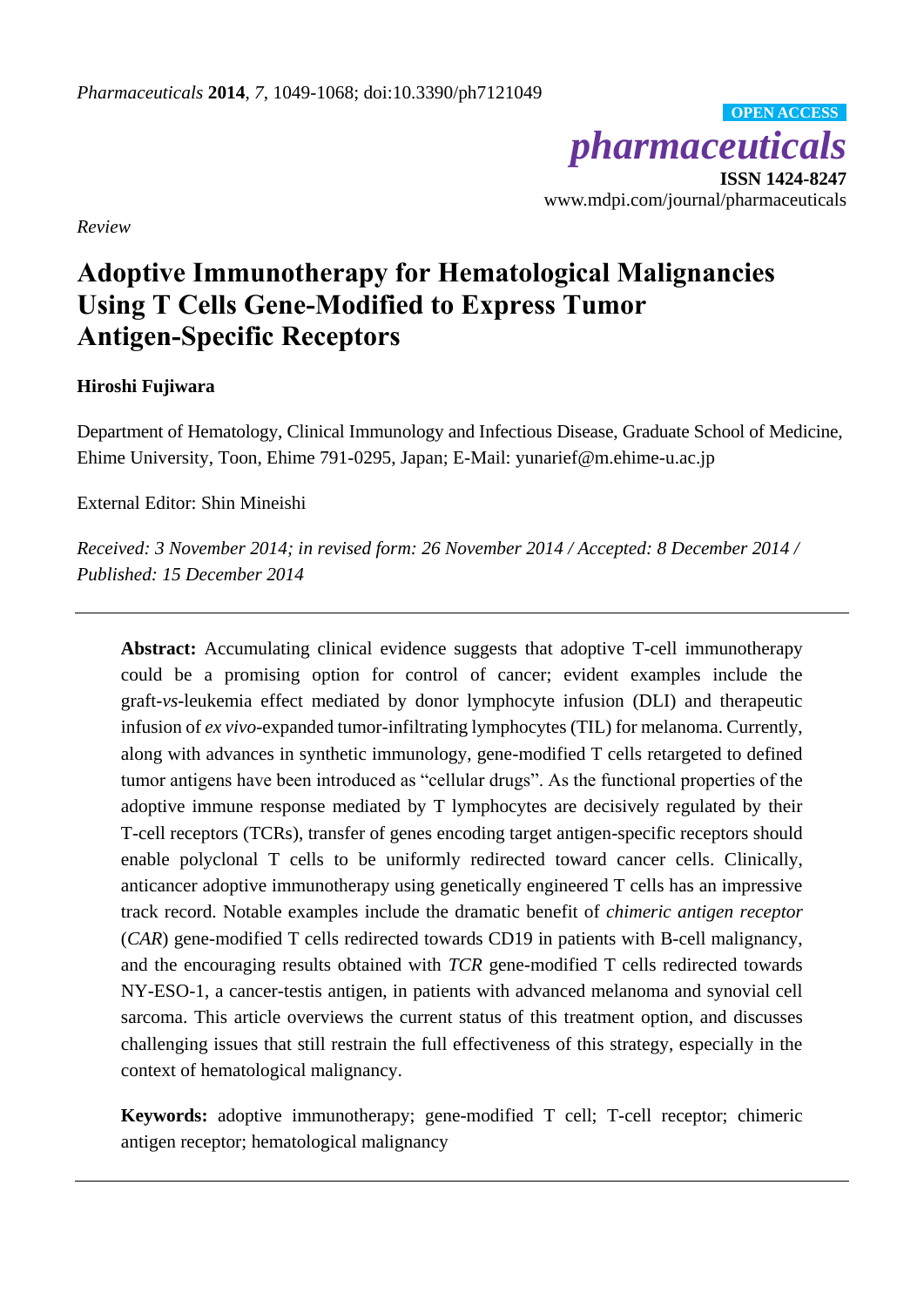#### **1. Introduction**

Clinically available adoptive immunotherapies employing non-gene-modified T cells have successfully demonstrated the potential for cure of certain cancers and viral infections. Examples include the graft-*vs*-leukemia (GVL) effect mediated by donor lymphocyte infusion (DLI) for treatment of relapsed leukemia and persistent reactivation of latent viruses after allogeneic stem cell transplantation (allo-HSCT) [1,2], and therapeutic infusion of *ex vivo*-expanded tumor-infiltrating lymphocytes (TIL) in combination with lymphodepletion for treatment of advanced melanoma [3,4]. This lymphodepleting preconditioning augments the antitumor response by eliminating regulatory T cells, by reducing total T cells which are a "sink" for cytokines including IL-7 and IL-15 playing important roles in "homeostatic expansion", and by augmenting the activation and availability of antigen-presenting cells [5–7]. However, both DLI and TIL therapy have fundamental drawbacks; the former is usually associated with a potentially life-threatening form of allo-immunity-mediated damage to normal tissue, graft-*vs*-host disease (GVHD) [8], whereas the latter requires time-consuming and labor-intensive procedures for preparation of therapeutic cells, and the results are sometimes unsuccessful [9]. Separation of the GVL effect from GVHD still remains the main challenge in allo-HSCT, and to achieve this, attempts have been made to discover effective immunogenic antigens that can be selectively or abundantly expressed in leukemia cells, but not in normal tissues [10].

In order to overcome these drawbacks, the concept of genetically modifying naturally occurring effector T cells so that they become specifically responsive to therapeutic targets has been developed as an alternative approach. At present, gene-modified T cell-based adoptive immunotherapy is still evolving in order to achieve durable suppression of cancer progression, which is prerequisite for cure. Preclinical and clinical studies using adoptive T-cell transfer have revealed that cytotoxic CD8<sup>+</sup> T cells (CTLs) are primarily advantageous in comparison with other cytolytic cells, such as NK cells, because they are capable of specifically targeting tumor cells through recognition of differentially expressed cell surface antigens, and also clonal proliferation after target recognition, resulting in durable suppression of cancer cells [11]. The long life span of clonal T cells also seems attractive from the viewpoint of not only therapeutics, but also immuno-prophylaxis to durably reduce the incidence of disease in patients with a high risk of cancer [12]. As is the case with TIL therapy, the anticancer efficacy of infused gene-modified T cells can also be enhanced using lymphodepletion [13]. Furthermore, T cells are able to tolerate gene modification using viral vectors and transposons [14]. This makes T cells suitable for transduction with target antigen-specific receptor genes, making it possible to uniformly redirect large numbers of polyclonal T cells towards cancer cells on a large scale. In the context of these technological advances, adoptive immunotherapy using genetically retargeted T cells has become a realistic treatment option for cancer and refractory viral infection [15]. The present review summarizes the current status of anticancer adoptive immunotherapy using gene-modified T cells, and discusses the various issues that still blunt the full effectiveness of this strategy, particularly for hematological malignancy.

#### **2. Gene-Modified T Cells Redirected Towards Therapeutic Targets**

Through the development of anti-melanoma TIL therapy [3,4] employing *ex vivo*-expanded T cells with guaranteed tumor reactivity and tumor trafficking activity, several requisite conditions for a favorable clinical outcome of adoptive T-cell immunotherapy have become apparent: (i) the choice of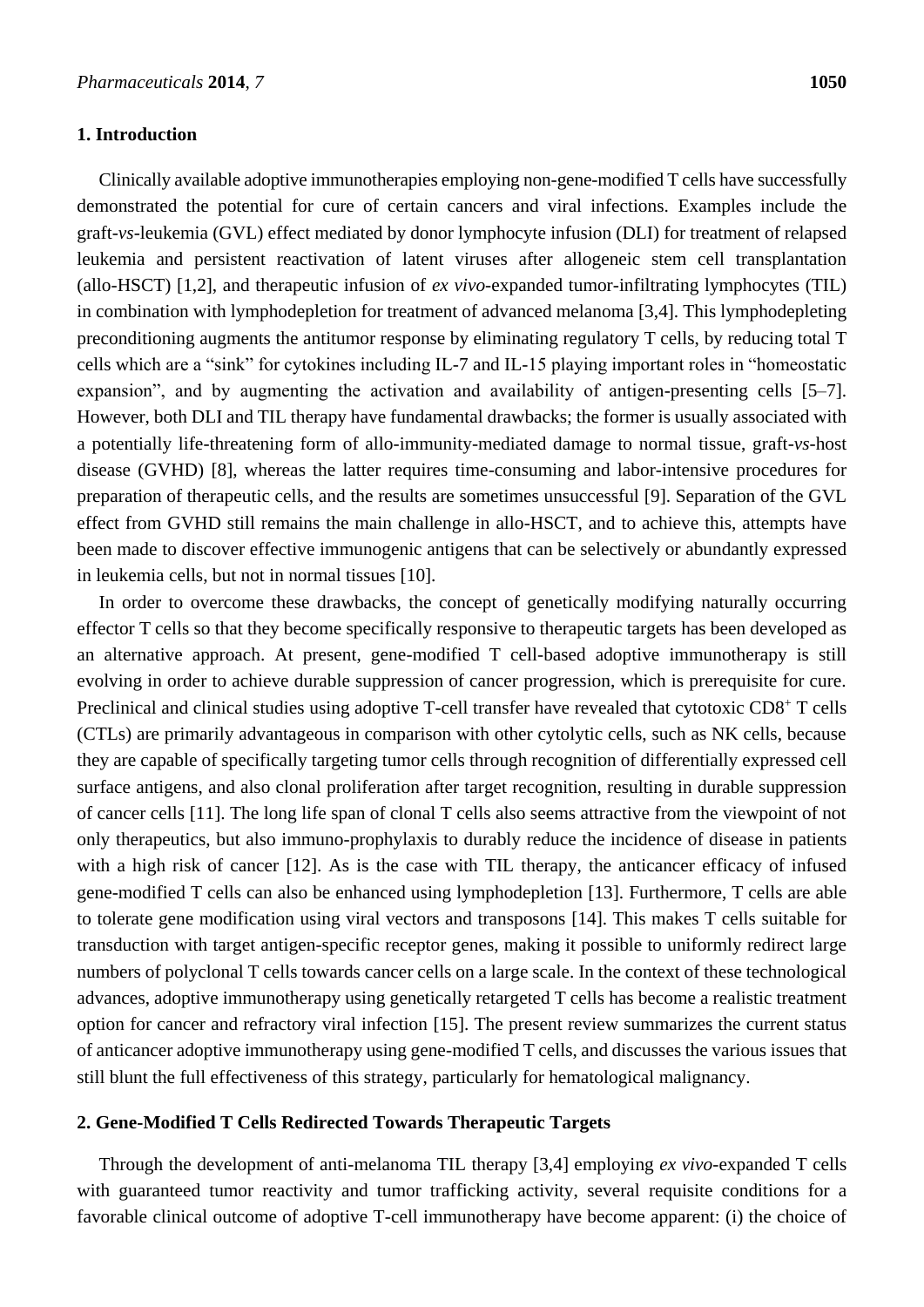an optimal target antigen; (ii) to the extent possible guaranteed uniformity of the quantity and quality of the therapeutic T cells administered; and (iii) tumor trafficking and *in vivo* persistence of the infused T cells [16]. Ideal effector T cells should bear a single T-cell receptor with high affinity optimized to an appropriately selected target antigen, and should be capable of actively proliferating upon recognition of the target cells, durably persisting thereafter *in vivo*. In addition, such effector T cells need to be prepared in sufficient numbers in a timely manner.

At present, retro- or lentiviral, or electroporational transfer of chimeric antigen receptors (CARs) whose target recognition is dependent on a single-chain variable region domain of a monoclonal antibody (scFv) or that of a T-cell receptor (TCR) is employed for stable production of sufficient numbers of therapeutic T cells (CAR-T cells or TCR-T cells, respectively) uniformly retaining specificity for their defined targets, generally in 2-week culture [15]. Accordingly, the concept that, in the near future, therapeutic gene-modified T cells may be employed an "off-the-shelf" cellular drug and produced on an industrial scale is becoming accepted worldwide, encouraged by proactive measures by the US Food and Drug Administration in balancing the benefits and risks to subjects in clinical trials [17]. Figure 1 shows a flow chart of adoptive immunotherapy using gene-modified T cells.

**Figure 1.** Flow chart of antileukemia adoptive immunotherapy using gene-modified T cells (modified from [18]).



PBL harvested from a patient with leukemia in CR or a HLA-identical allo-HSCT donor using leukapheresis are subjected to gene modification with a relevant TCR or CAR. Subsequently, TCR-T cells or CAR-T cells are expanded on a clinical scale at a cell processing center. A sufficient number of TCR-T or CAR-T cells are then infused back into the same patient, with or without chemo-radiotherapeutic preconditioning. PBL: peripheral blood lymphocytes, CR: complete remission, TCR: T cell receptor, CAR: chimeric antigen receptor, *TCR-T*: *T cell receptor* gene-transduced T cells, *CAR-T* : *chimeric antigen receptor* gene-transduced T cells, CPC: Cell processing center, Pt: patient, DNR: donor, CTx: chemotherapy.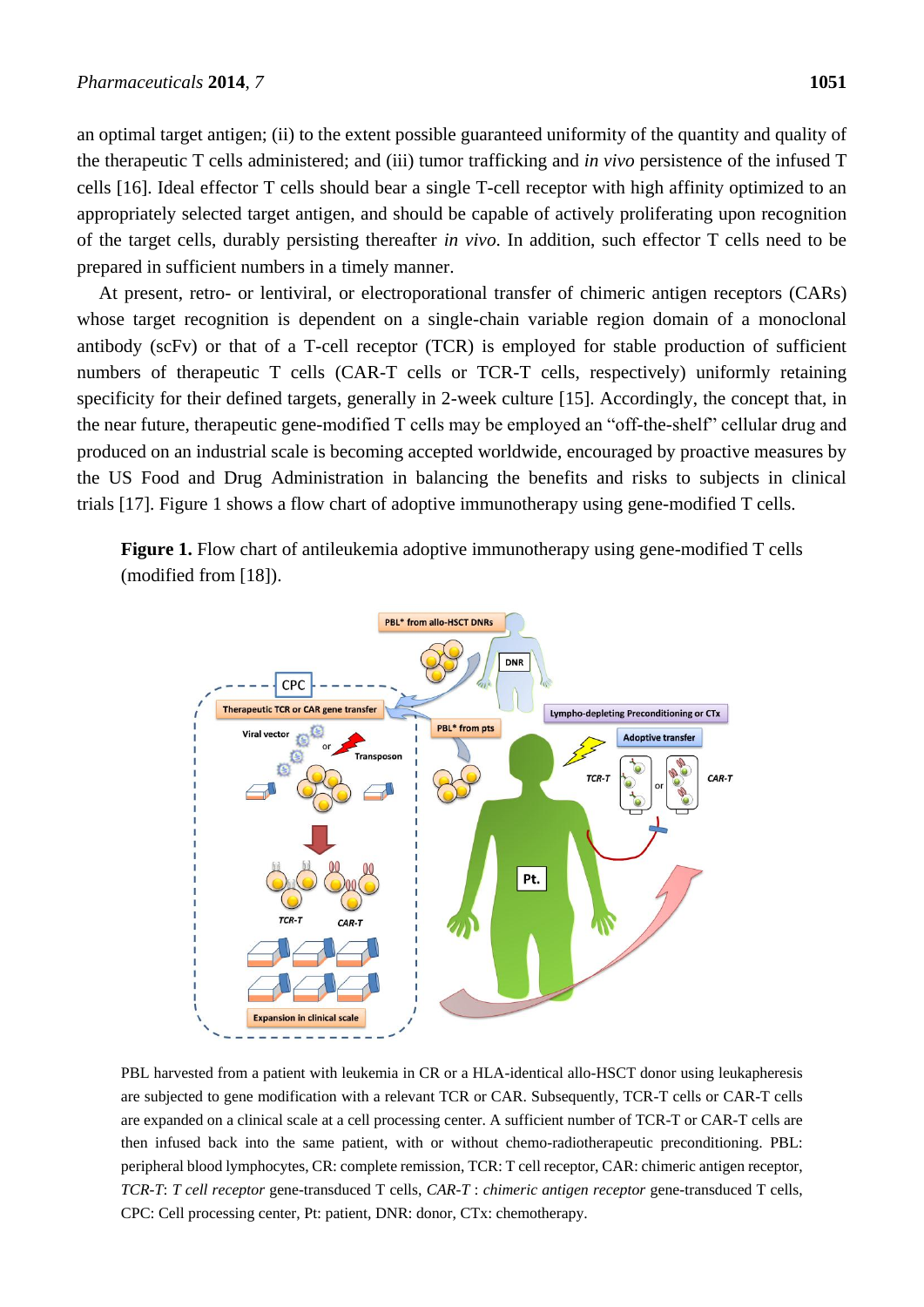Given that allo-HSCT, being the most successful type of adoptive therapy, requires timely acquisition of hematopoietic stem cells from the more appropriate donor, the gene-modification using autologous lymphocytes from cancer-bearing patients, not requiring donors, can provide the higher clinical versatility. On the other hand, gene-modification of allogeneic T cells from an allo-HSCT donor for DLI is greatly advantageous to employ chemo-na we healthy T cells. In Figure 2, the basic structure of TCR-T and CAR-T cells is shown [18].



**Figure 2.** A T cell gene-modified to express a TCR or CAR (modified from [18]).



The introduced TCR (left) or CAR (right) construct in a gene-modified T cell is illustrated. The TCR recognizes the epitope derived from cytoplasmic antigens in the context of the particular HLA (left), whereas the CAR recognizes the cell surface antigen on the basis of the recognition machinery of a monoclonal antibody, independently of HLA (right). TCR: T cell receptor, CAR: chimeric antigen receptor, HLA: human leukocyte antigen, Vα: variable region of the TCR α-chain, Vβ: variable region of the TCR β-chain, Cα: constant region of the TCR α-chain, Cβ: constant region of the TCR β-chain, ε, γ, δ, ζ: each subunit of the CD3 molecule, Ag: antigen, VL: variable region of the immunoglobulin light chain, VH: variable region of the immunoglobulin heavy chain, ITAM: immunoreceptor tyrosine-based activation motif.

The TCR-T cell, but not the CAR-T cell, requires a specific HLA molecule for recognition of the target antigen which is processed within the cytoplasm and presented on the surface of cancer cells, *i.e.*, HLA restriction. In other words, limited individuals who inherently have particular HLA molecules are eligible for this treatment option. Compared to CAR-T cells, such HLA restriction limits clinical versatility for TCR-T cells to some extent, however TCR-T cells, but not CAR-T cells, have the ability to recognize intracellular proteins, providing a broader array of target tumor-associated antigens [19].

The therapeutic quality of gene-modified TCR-T cells is primarily dependent on their avidity. Because of thymic selection during the development of T cells and the fact that except for a few mutated proteins encoded by cancer-causing genetic mutations (driver mutations), a large proportion of tumor antigens are self-antigens, and circulating T cells have already been massively exposed to tumor antigens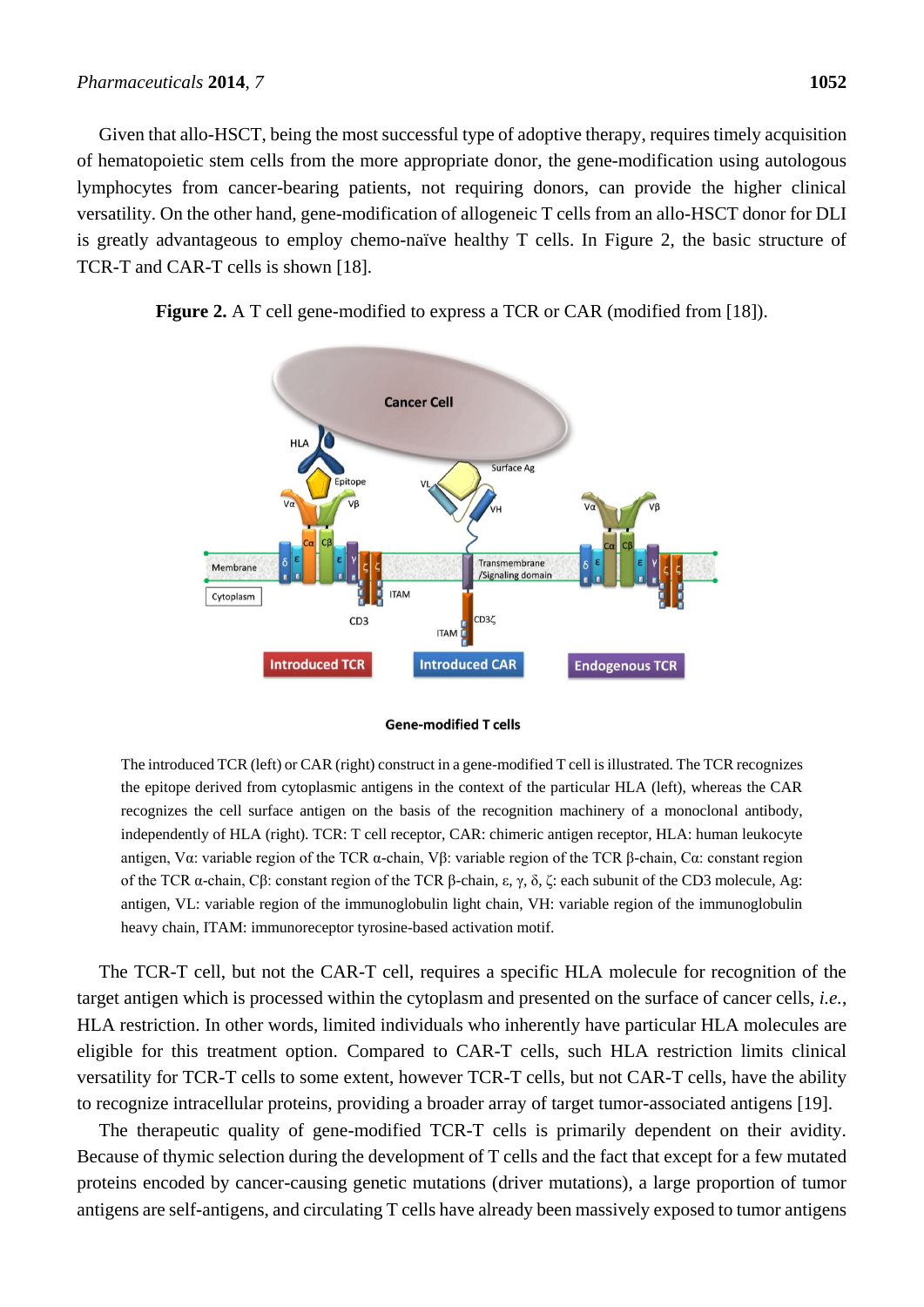in cancer-bearing patients, naturally occurring TCRs expressed on circulating T cells generally have low affinity for self-antigens (Kd range 1–100 μM) [20]. This makes such circulating T cells less responsive to autologous cancer cells, because generally cancer cells tend to express small amounts of epitope/HLA complexes on their surface [21]. Therefore, to create higher avidity, several strategies have been developed with the aim of increasing the affinity of the relevant TCR beyond that expressed by naturally occurring T cells in response to an identical epitope. These strategies include the use of selected TCRs from immunized human HLA transgenic mice with relevant epitopes and insertion of targeted mutation in complementary-determining region 2 or 3 (CDR2 or 3) in the variable regions of the TCR  $\alpha/\beta$  chains that interact with the HLA/epitope complex [22–26]. For example, a mutation encodes Alanine to Threonine amino acid substitution in CDR3 region of the TCR-α chain of MAGE-A3-specific TCR at position 118 is inserted [25]. Such affinity-increased TCRs have already been employed in clinical trials [25–29]. Those affinity-increased TCRs that were included figure in Table 1 and are highlighted with \*. Six of 20 patients with advanced melanoma treated with gene-modified T cells using a HLA-A\*0201-restricted melan-A protein and melanoma antigen recognized by T cells 1 (MART-1)-specific TCR achieved partial remission (PR), those were suffered from dermatitis and uveitis (grade2) [27]. One of three patients with advanced colorectal carcinoma treated with gene-modified T cells using a HLA-A\*0201-restricted carcinoenbryonic antigen (CEA)-specific TCR showed PR, but three of three patients contracted treatment-required colitis (grade 3) [28]. Two of 11 patients with advanced melanoma HLA-A\*0201-restricted NY-ESO-1-specific TCR demonstrated complete remission (CR) and three of 11 achieved PR. Additionally four of six patients with metastatic synovial cell carcinoma treated with the same NY-ESO-1-specific TCR achieved PR. None of the patients demonstrated any adverse events [29]. Five of nine patients (seven patients with advanced melanoma, one metastatic synovial cell carcinoma and one advanced esophageal carcinoma) treated with gene-modified T cells using a HLA-A\*0201-restricted melanoma antigen family A3 (MAGE-A3)-specific TCR demonstrated tumor regression, but two patients died of severe central nervous system damage [25]. Two of two patients (one advanced melanoma and one advanced myeloma) treated with gene-modified T cells using HLA-A\*01-restricted TCR died of severe cardiac dysfunction shortly after T-cell infusion [26]. TCR-T-associated adverse events are discussed later.

On the other hand, it is widely accepted that introduction of a therapeutic TCR can create an unwanted α/β heterodimer between the introduced and endogenous TCR α/β chains (mispairing). Mispairing can directly reduce the cell-surface expression of intended TCR α/β pairing, resulting in low avidity. In turn, cancer cells in daily practice show low cell surface expression of the relevant epitope/HLA complex, accordingly gene-modified T cells expressing mispaired TCRs seem apt to fail to recognize cancer cells [30,31].

Furthermore, the potential risk of severe autoimmune disease caused by newly generated mispaired TCR with unpredictable auto-responsiveness has been highlighted in a mouse model [32], although so far no such adverse event has been observed in clinical trials. To circumvent mispaired TCR formation, knockdown or knockout of endogenous *TCR*-α/β gene expression has recently been introduced using *siRNA* technology (*siTCR* vector) [33,34] or *zinc-finger nuclease* (*ZFN*) technology [35,36].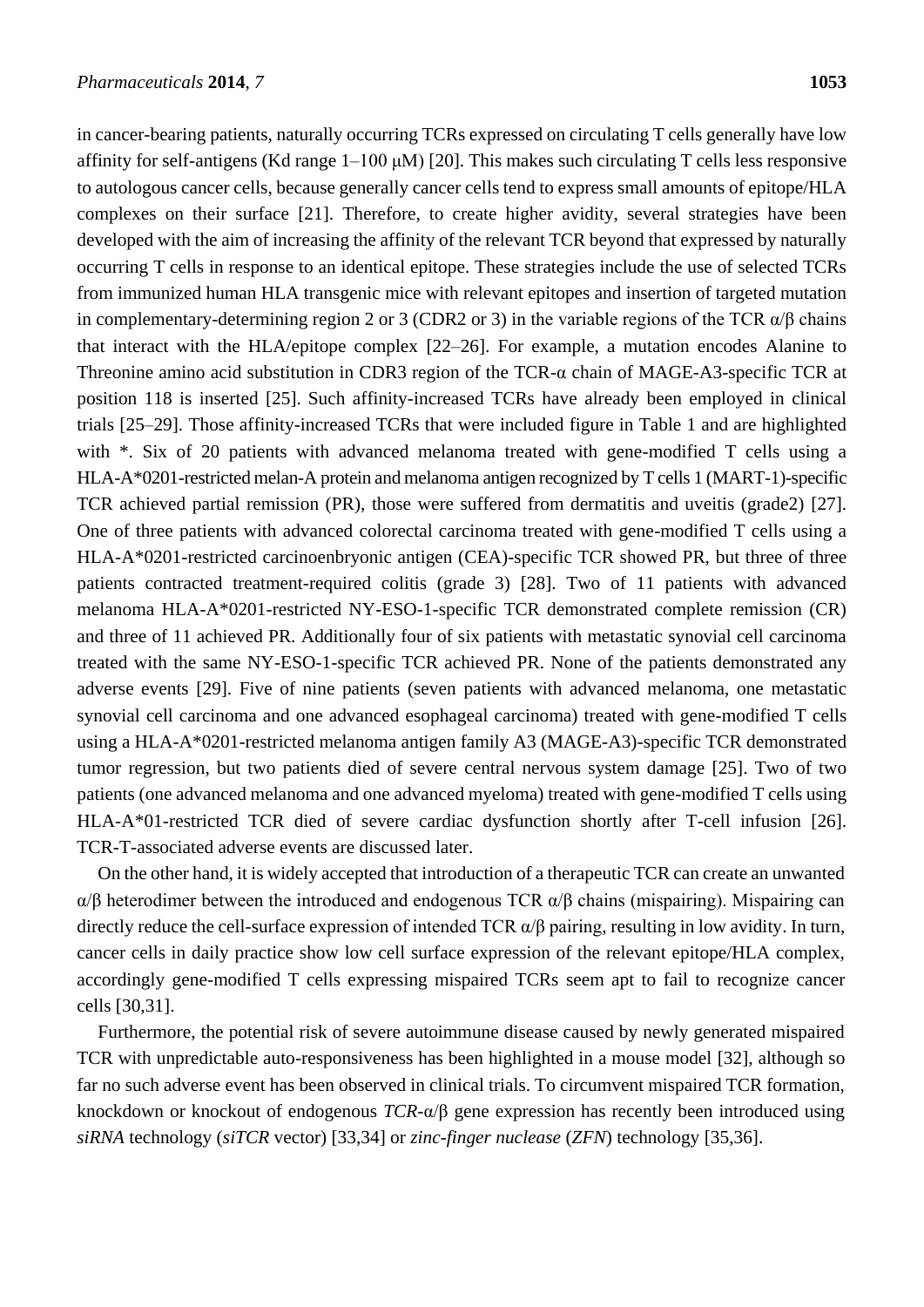| Taregt Ag. of TCR | Cell Dose $(\times 10^9)$ | Target Disease Pt.No. (n) | Preconditioning       | AEs (Grade)               | <b>Clinical Responses</b> | Ref.   |
|-------------------|---------------------------|---------------------------|-----------------------|---------------------------|---------------------------|--------|
| MART-1            | $1.0 - 86$                | melanoma                  | $Cy + Fluid$          | N <sub>o</sub>            | PR 2/17                   | $[37]$ |
|                   |                           | $(n = 17)$                |                       |                           |                           |        |
| $MART-1*$         | $1.5 - 107$               | melanoma $(20)$           |                       | skin, eye (G2)            | PR 6/20                   | $[27]$ |
| $gp100**$         | $1.8 - 110$               | melanoma (16)             | $Cy + Fluid$          | ear(G3)                   | CR 1/16, PR 2/16          |        |
|                   |                           | $(n = 36)$                |                       |                           |                           |        |
| p53**/gp100**     | $0.5 - 27.7$              | breast ca. $(4)$          | $Cy + Fluid$          | N/A                       | PR 1/9                    | $[38]$ |
|                   |                           | melanoma $(2)$            |                       |                           |                           |        |
|                   |                           | esoph.ca. $(1)$           |                       |                           |                           |        |
|                   |                           | others $(2)$              |                       |                           |                           |        |
| $CEA*$            | $0.2 - 0.4$               | colorectal ca.            | $Cy + Fluid$          | colitis $(G3)$            | PR 1/3                    | $[28]$ |
|                   |                           | $(n = 3)$                 |                       |                           | CEA decreased 3/3         |        |
| $NY-ESO-1*$       | $1.6 - 130$               | melanoma (11)             | $Cy + Fluid$          |                           | CR 2/11, PR 3/11          | $[29]$ |
|                   |                           | synovial cell ca.(6)      |                       | N <sub>o</sub>            | PR 4/6                    |        |
|                   |                           | $(n = 17)$                |                       |                           |                           |        |
| $MAGE-A3*$        | $29 - 79$                 | melanoma (7)              | $Cy + Fluid$          | mental disturbance (G4)   | Tumor regression          | $[25]$ |
|                   |                           | synovial cell ca.(1)      |                       | $2/3$ died of necrotizing | 5/9                       |        |
|                   |                           | esoph.ca. $(1)$           |                       | leukoencephalopathy       |                           |        |
|                   |                           | $(n=9)$                   |                       | (on-target AE)            |                           |        |
| $MAGE-A3*$        | 5.3 & 2.4                 | melonoma $(1)$            | Cv                    | 2/2 died of cardiogenic   |                           | $[26]$ |
|                   |                           | myeloma $(1)$             | $melphalan + autoSCT$ | shock                     | <b>NE</b>                 |        |
|                   |                           | $(n = 2)$                 |                       | (off-target AE)           |                           |        |

**Table 1.** Results from clinical trials using TCR-T cells.

*Abbreviations*: Ag: antigen; AE: adverse events; Ref.: reference; Cy: cyclophosphamide; Flud: fludarabine; PR: partial response; CR: complete remission by response evaluation criteria in solid tumors (RECIST) \*: affinity-increased TCR; \*\*: mouse-derived high-avidity TCR; breast ca.: breast cancer; esoph.ca.: esophageal cancer; synovial cell ca.: synovial cell carcinoma; N/A; not available; N/E: not evaluable; autoSCT: autologous stem cell transplant.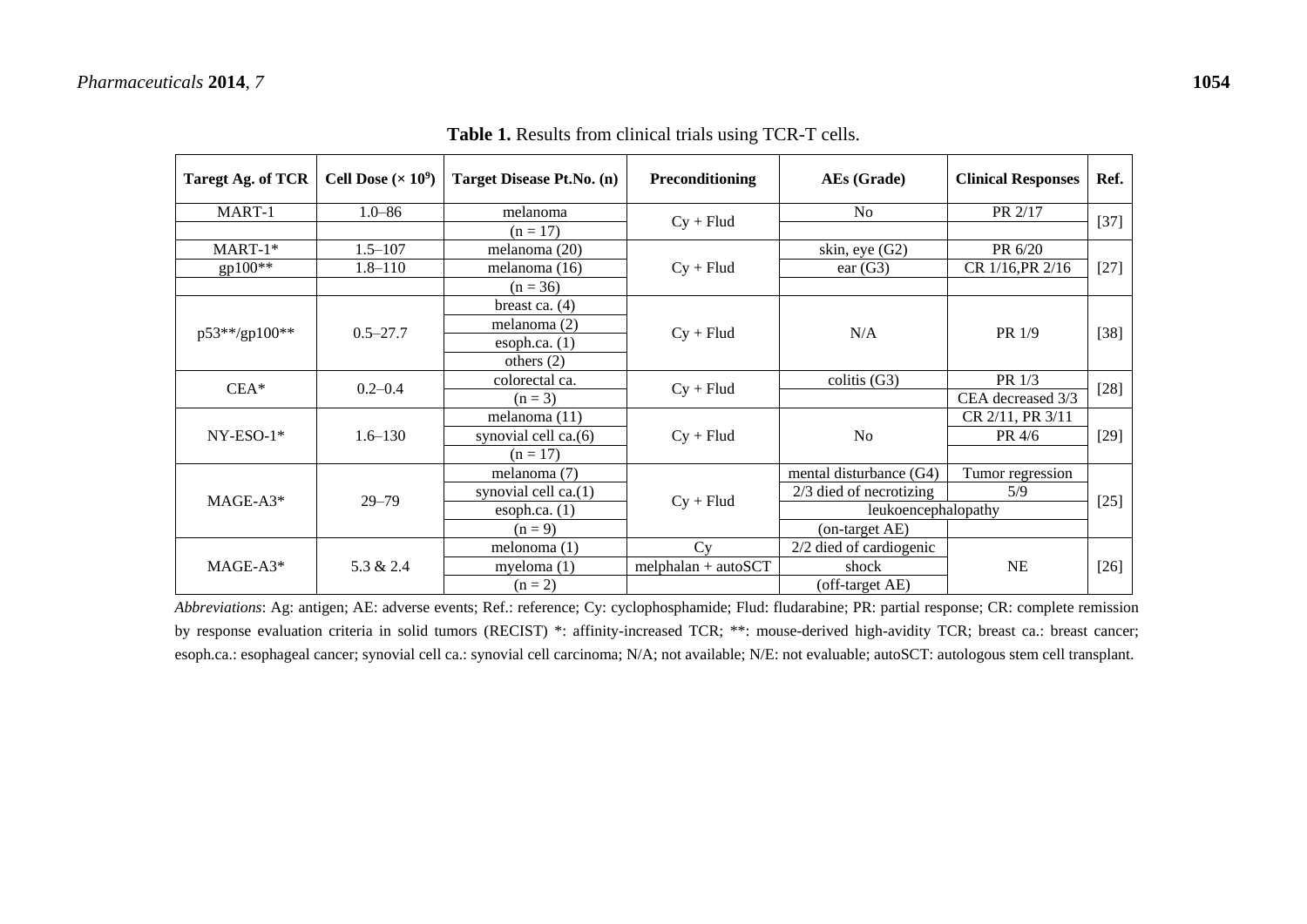siTCR vector simultaneously transduces therapeutic *TCR*-α/β genes and *siRNA* for constant regions of endogenous *TCR*-α/β genes for the suppression in gene-modified T cells. Therapeutic *TCR*-α/β genes were codon-optimized to be resistant to those *siRNAs*. Accordingly, mispairing between introduced and endogenous *TCR*-α/β genes can be reduced. In cooperation with Takara Bio Inc. and Mie University, we have originally developed the *siTCR* vector system, and recently launched a clinical trial using a therapeutic *siTCR* vector targeting a leukemia antigen, Wilms Tumor 1 (WT1-*siTCR* vector) [39], for patients with acute myelogenous leukemia (AML) and myelodysplastic syndrome (MDS) (UMIN 00001159). Silencing of the *CC chemokine 5* (*CCR5*) gene in CD4<sup>+</sup> T cells using *ZFN* technology has also been used in a clinical trial for patients with human immunodeficiency virus (HIV) infection (NCT00842634, ClinicalTrials.gov.Identifier), and shown to be clinically safe [40]. However, at the time of writing, no clinical trial of anticancer adoptive immunotherapy using *ZFN* –manipulated T cells had been reported.

As shown in Figure 2, the CAR construct is composed of an extracellular antigen-binding domain, a transmembrane domain, and a cytoplasmic signaling domain [41]. First-generation CAR constructs solely containing either CD3-ζ or FcR-γ as a cytoplasmic signaling molecule [42,43] were clinically unsuccessful [44]. Limitations in the proliferative response following recognition of tumor cells, and in persistence and homing of first-generation CAR-T cells to local tumor cells *in vivo* have been largely surmounted by second-generation CAR constructs containing co-stimulatory signaling molecules such as CD28 [45], 4-1BB [46], OX40 [47] and ICOS (inducible T-cell co-stimulator; CD278) [48], resulting in upregulation of anti-apoptotic factors and increased secretion of cytokines upon antigen recognition [49,50]. Consequently, clinical outcomes resulting from the use of second-generation CAR-T cells have been dramatically improved, particularly for B-cell malignancy [51–56]. For further upregulation of antitumor functionality mediated by CAR-T cells, third-generation CAR constructs are currently being investigated [41]. On the other hand, a better understanding of the extracellular domain is still emerging [57]. In addition, as was the case with TCR-T cells [4], preconditioning for lymphodepletion prior to transfer of CAR-T cells also seems to affect the functionality of these effector cells [58].

# **3. Lessons from Clinical Trials Using T Cells Gene-Modified by Tumor Antigen-Specific**  *Receptor* **Gene Transfer**

Results from major clinical trials using TCR-T cells and CAR-T cells are summarized separately in Tables 1 and 2. Promising outcomes have been achieved in clinical trials using CD19-specific CAR constructs for patients with refractory chronic lymphocytic leukemia [51,52,54,59], B-cell [53,55,59,60], and acute lymphoblastic leukemia [54,61]. Interestingly, more impressive clinical benefits seemed to be achieved using the CD19-CAR construct containing 4.1BB in the signaling motif [51,52,61] than with the use of CD28 [53,54], although the mechanism underlying this difference in antitumor efficacy is not fully understood. Even if the same CD19 is targeted, because of the differences in the cytoplasmic domain and the extracellular domain recognizing a different epitope of the same antigen with differing affinity for each CAR construct, the antitumor functionality mediated by CAR-T cells varies [62]. As to the importance of the extracellular domain, studies of the anti-CD22 CAR construct have revealed that the extent of antitumor efficacy mediated by each anti-CD22 CAR-T cell widely varies according to the individual extracellular domain that recognizes a different epitope, even when derived from the same CD22 molecule [63].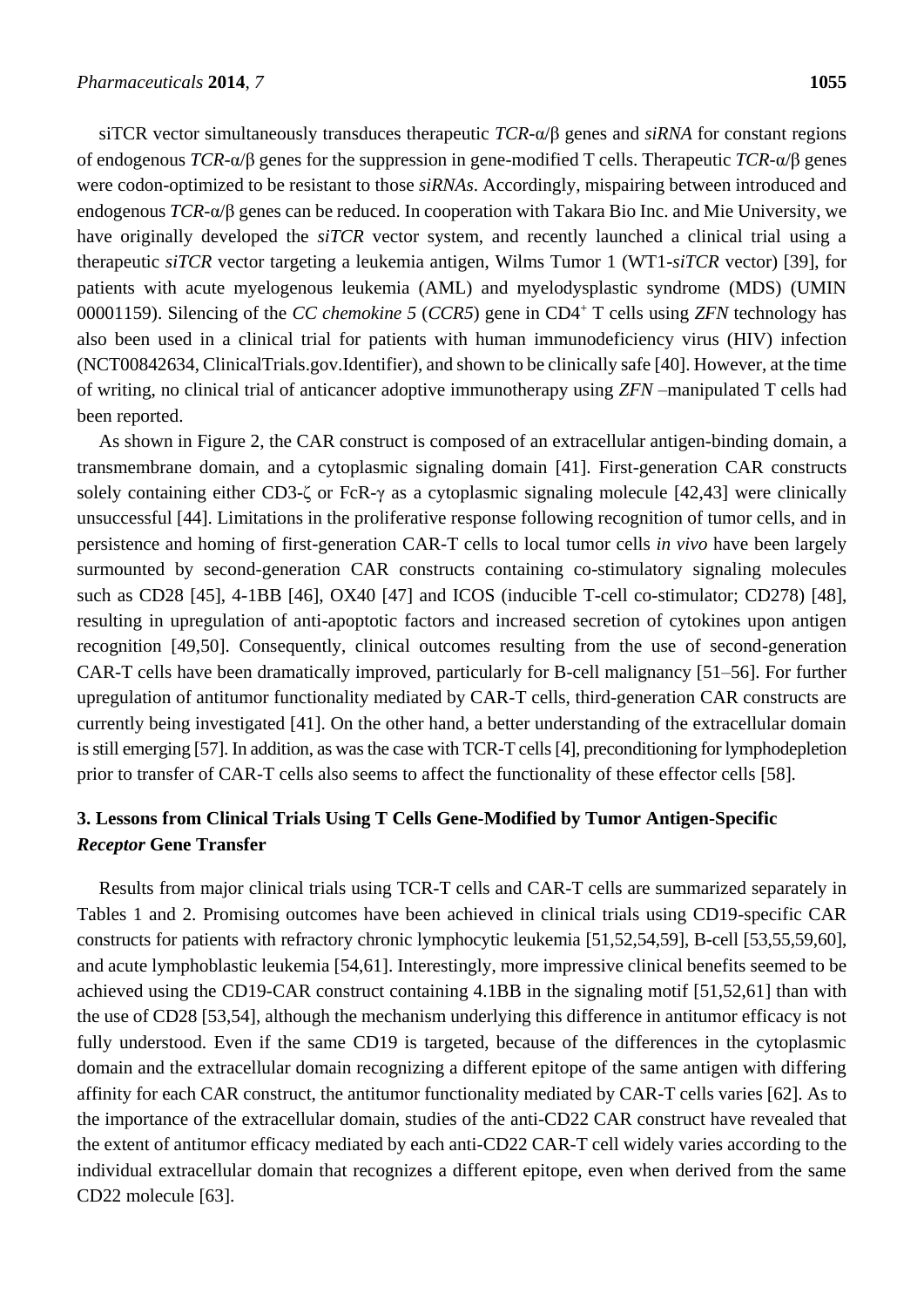| Target Ag. of CAR             | <b>Cell Dose</b>         | Target disease Pt.No. (n) | Preconditioning            | AEs (Grade)                     | <b>Clinical Responses</b> | Ref.   |
|-------------------------------|--------------------------|---------------------------|----------------------------|---------------------------------|---------------------------|--------|
| L <sub>1</sub> -cell adhesion | $1 \times 10^8$          | neuroblastoma (6)         |                            | pancytopenia (G3)               | PR 1/6                    |        |
| molecule/CAR*                 | Or $10^9/\overline{m^2}$ |                           | none                       | bacteremia, pneumonitis         |                           | $[64]$ |
| HER2/CAR**                    | $1 \times 10^{1}$        | colon cancer with         | $Cy + Flud$                | died of acute pulmonary         | $N/E$                     | $[65]$ |
|                               |                          | lung/liver meta. (1)      |                            | failure                         |                           |        |
|                               |                          |                           |                            |                                 |                           |        |
| GD2/CAR*                      | $0.2 - 0.5 - 1$          | neuroblastoma (19)        | none                       | no                              | CR 3/19, PR 1/19          | [66]   |
| <b>EBV-CTL</b>                | $\times 10^8$            |                           |                            |                                 |                           |        |
| CD19/CAR***                   | $1.1 \times 10^{9}$      | CLL(3)                    | CTx for CLL                | lymphopenia (G3)                | CR                        | $[51]$ |
|                               | $5.8 \times 10^8$        |                           |                            | B cell aplasia                  | PR                        |        |
|                               | $1.4 \times 10^{7}$      |                           |                            |                                 | <b>CR</b>                 |        |
|                               | $1.0 - 11.1$             | CLL(8)                    | none for 3                 | hypotension (G3)                | PR 1/8 in CLL             |        |
| $CD19/CAR$ <sup>#</sup>       | $\times 10^9$            | ALL(2)                    | Cy (1500 mg or 3000 mg)    | 1 died of shock, renal failure  | B cell aplasia            | $[53]$ |
|                               |                          |                           | for others                 | B cell aplasia                  |                           |        |
| $CD19/CAR$ <sup>#</sup>       | $0.5 - 5.5$              | CLL(4)                    | $Cy + Fluid$               | hypotension $(G3/4)$            | CR 1/4, PR 2/4 in CLL     |        |
|                               | $\times 10^7$ /Kg        | FL(4)                     |                            | renal failure, infection        | PR 3/4 in FL              | $[52]$ |
|                               |                          |                           |                            | B cell aplasia                  | B cell aplasia            |        |
| CD20/CAR**                    | $4.4 \times 10^9/m^2$    | MCL(2)                    | Cy $(1000 \text{ mg/m}^2)$ | hypoxia (G3), fever (G2)        | PR in FL                  | $[67]$ |
|                               |                          | FL(1)                     |                            |                                 |                           |        |
| $CD19/CAR$ #                  | $1.0 - 11.1$             | $B-ALL(5)$                | Cy(1500 mg or 3000 mg)     | fever $(G2)$                    | CR 2/6 (no MRD)           | $[54]$ |
|                               | $\times 10^6$ /Kg        |                           |                            |                                 |                           |        |
| CD19/CAR***                   | $1.4 - 12$               | ALL(2)                    | CTx for ALL                | CRS (G3-4)                      | CR 2/2                    | $[55]$ |
|                               | $\times 10^6$ /Kg        |                           |                            | B cell aplasia                  |                           |        |
| $CD19/CAR$ #                  | $3 \times 10^6$ /kg      | refractory B-ALL (16)     | Cy(1500 mg or 3000 mg)     | $CRS$ (G3-4) (7/16)             | CR 14/16                  | $[56]$ |
|                               |                          | $ph+(4/16)$               |                            | neurologic complication $(3/7)$ | molecular CR 10/14        |        |
|                               |                          |                           |                            | respiratory ventilation $(3/3)$ | transit to allo-HSCT      |        |
|                               |                          |                           |                            |                                 | (7/14)                    |        |

**Table 2.** Results from clinical trials using CAR-T cells.

*Abbreviations*: Ag.: antigen; AE: adverse events; Ref.: reference; Cy: cyclophosphamide; Flud: fludarabine; PR: partial response; CR: complete remission; CTx: chemotherapy; CLL: chronic lymphocytic leukemia; (B-)ALL: (B-cell) acute lymphoblastic leukemia; MCL: mantle cell lymphoma; FL: follicular cell lymphoma; HER2: human epitherial growth factor receptor 2; EBV: Epstein-Barr virus; CTL: cytotoxic T lymphocyte; \*: first generation CAR: \*\*: CD28,4.1BB bearing CAR; \*\*\*: 4.1BB bearing 2nd generation CAR; #: CD28 bearing 2nd generation CAR; N/A: not available; N/E: not evaluable: CRS: cytokine releasing syndrome; allo-HSCT: allogeneic hematopoietic stem cell transplantation.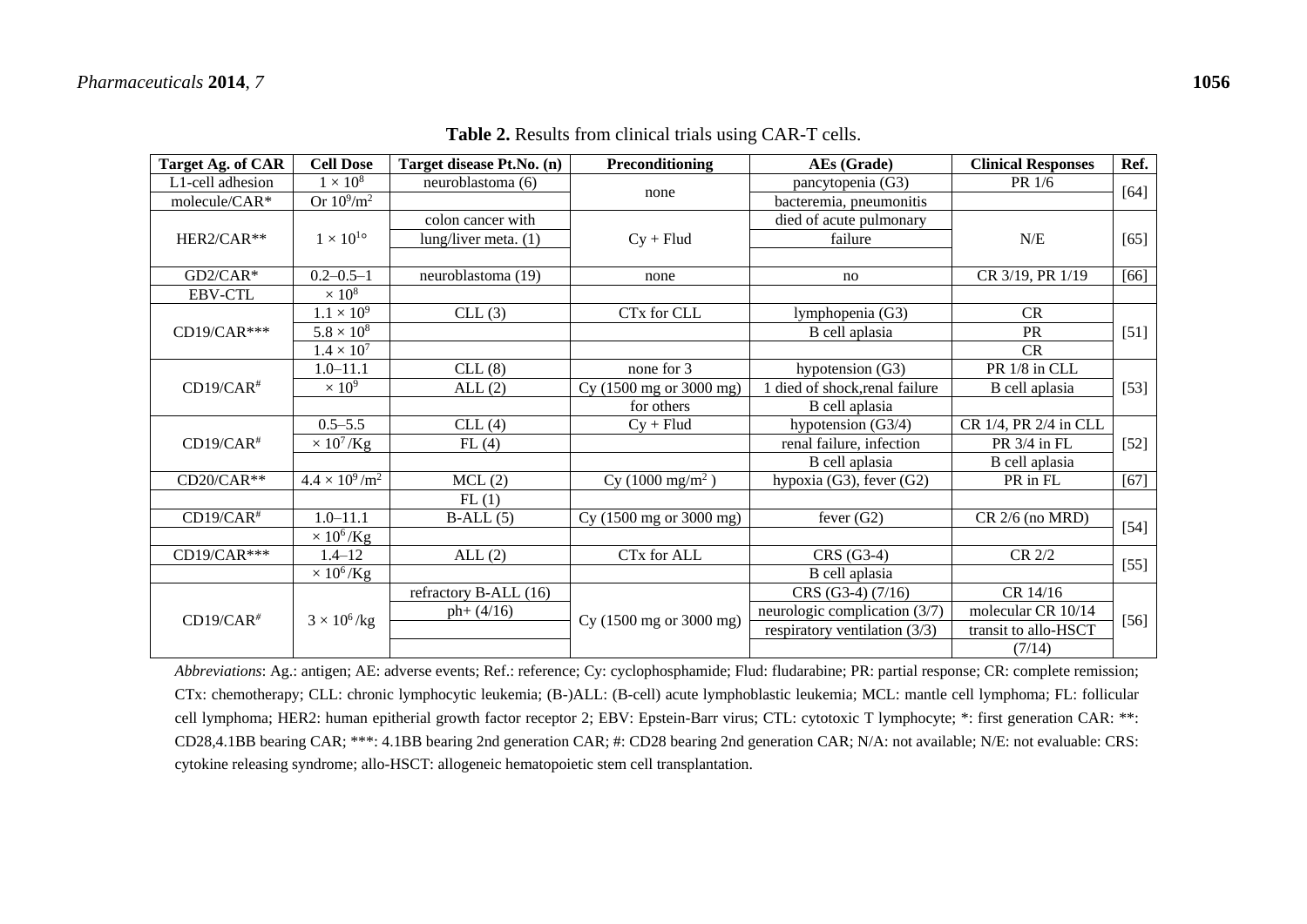Nonetheless, the contribution of high-performance 2nd and 3rd generation CAR constructs to the clinical success of anti-CD19 CAR-T cell therapy for B cell malignancy is largely attributable to the nature of CD19 itself: (i) CD19 is expressed not only by leukemia cells, but also by normal antigen-presenting B cells that can provide co-stimulatory signals to CAR-T cells upon contact, (ii) infused CAR-T cells are easily accessible to leukemia cells in the same physiological compartment (lympho-vascular system), and (iii) apart from unknown late-phase adverse events [68], adverse symptoms associated with B-cell depletion appear to be clinically manageable using intravenous administration of immunoglobulin, *i.e.*, B cells can be considered to be a relatively non-essential normal tissue. The clinical success of anti-CD19 CAR-T cell therapy again underlies the importance of choice of the optimal target antigen for gene-modified T cells.

On the other hand, with regard to TCR-T cell therapy, Rosenberg and colleagues have been playing a leading role, particularly in the treatment of advanced melanoma [27,37] and solid tumors [28]. They have recently reported impressive clinical outcomes with the use of a genetically mutated high-affinity TCR specific to NY-ESO-1 in the context of HLA-A\*02:01, a representative cancer-testis antigen (CTA) that is overexpressed in various types of cancers, but negligibly expressed in almost all normal tissues except for testis [29]. Infusion of NY-ESO-1-specific TCR-T cells resulted in tumor regression in five of six patients with advanced melanoma, including two patients who achieved complete remission for longer than 1 year, and four of six patients with synovial cell carcinoma. There is a concern that a TCR expressing supra-physiologic affinity might have an increased risk to damage normal tissues that physiologically express the same target antigen even at a negligible level (on-target adverse effect), but not when NY-ESO-1 is targeted. Again, naturally occurring CTLs in the circulation of a cancer-bearing patient are less responsive to autologous cancer cells [21]. Of necessity, a technology for artificially upregulating the affinity of a relevant TCR to a level as high as that of a monoclonal antibody (Kd value < nM) has been developed. Accordingly, emerging on- and off-target adverse effects mediated by such artificial TCRs with supra-physiologic affinities have become a serious issue, and will be discussed later.

In the context of hematological malignancy, no clinical observations of TCR-T therapy have yet been reported. Currently, three clinical trials using TCR-T cells targeting WT1 are ongoing. The first is being conducted by our group in Japan using autologous gene-modified T cells with a naturally occurring HLA-A\*24:02-restricted WT1-specific TCR using a *siTCR* vector without lymphodepletion for the treatment of AML/MDS (UMIN000011519). The second is being conducted by Greenberg and colleagues in the USA using allogeneic gene-modified T cells with a naturally occurring and selected high-affinity HLA-A\*02:01-restricted WT1-specific TCR in combination with rhIL-2 administration, but without using lymphodepletion, for the treatment of relapsed or high-risk AML/MDS/CML after allo-HSCT (ClinicalTrials.gov. Identifier NCT01640301). This group has previously reported the results of a similar clinical trial using *ex vivo*-expanded allogeneic donor-derived CTL clones employing repetitive stimulation of the HLA-A\*02:01-restricted WT1 epitope for treatment of relapsed or high-risk AML after allo-HSCT [69]. In the same study, infused allogeneic donor WT1-specific CTLs exerted an antileukemia effect without exacerbating GVHD, and those CTLs pre-cultured with a rhIL-21 expressing memory T-cell phenotype achieved a notably durable leukemia remission for longer than 30 months [69]. In the current clinical trial, gene-modified CD8<sup>+</sup> T cells specific to the identical WT1 epitope in the context of HLA-A\*02:01, in turn, are being employed. The third trial is being conducted by Morris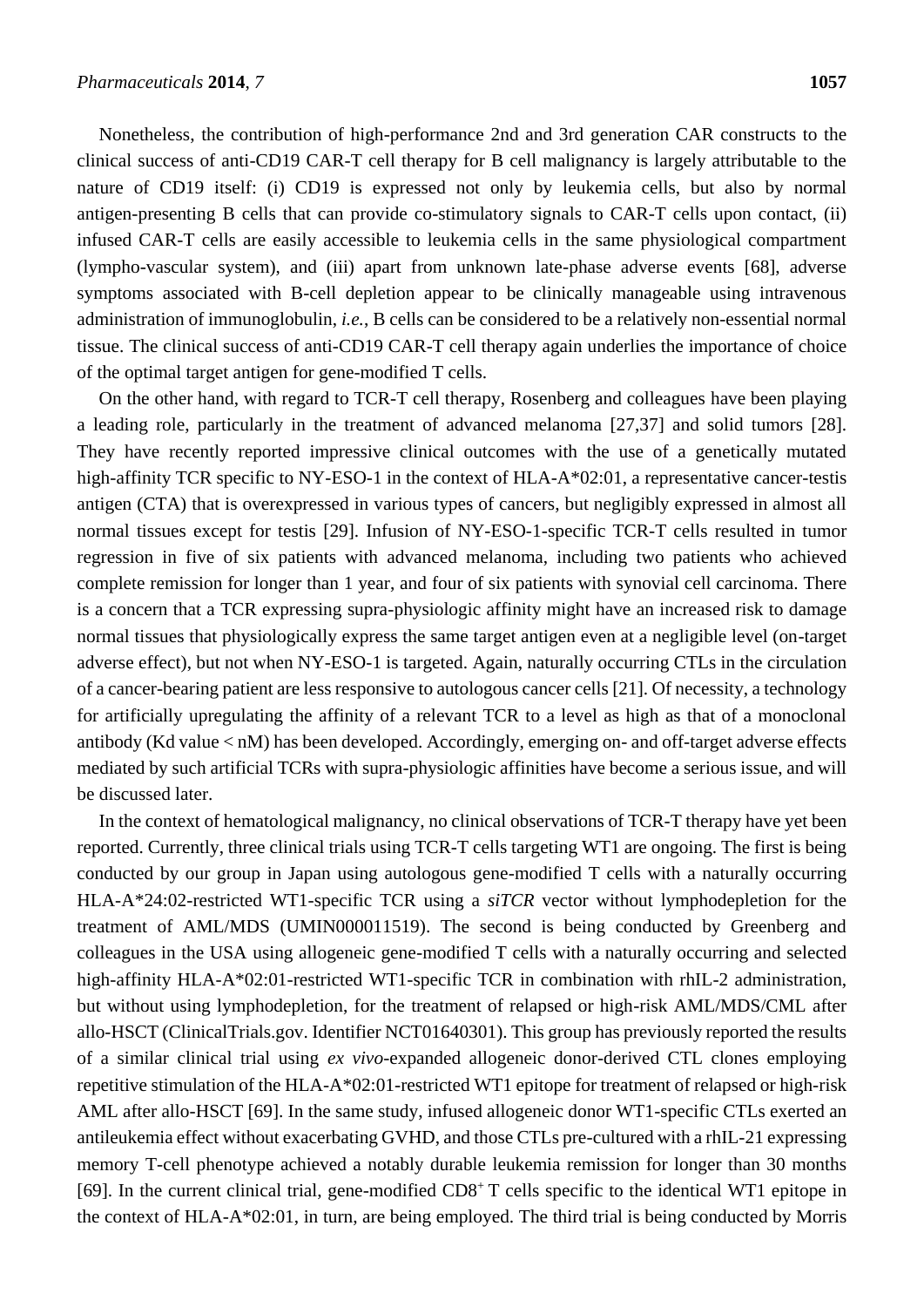and colleagues in the UK using autologous gene-modified T cells with a HLA-A\*02:01-restricted WT1 specific TCR in combination with lymphodepletion for treatment of AML/CML (ClinicalTrials.gov. Identifier NCT01621724). Reports from these clinical trials are eagerly anticipated.

#### **4. Adverse Effects of Gene-Modified T Cells**

The adverse effects (AE)s caused by adoptively administered gene-modified T cells can largely be divided into: (i) on-target AE, which is damage due to the expression of target antigens in normal tissues recognized by the introduced CAR or TCR, and (ii) off-target AE, which is damaging to normal tissues that do not express the antigens targeted by the introduced CAR or TCR. Despite obvious tumor shrinkage, on-target AEs have been observed in a clinical trial using an avidity-increased HLA-A\*0201-restricted TCR specific for the melanoma-associated antigens MART-1 and gp100, which are also expressed substantially in normal melanocytes and pigmented tissues, resulting in skin rash, hearing loss and uveitis [27]. When carcinoembryonic antigen (CEA), also constitutively expressed by normal colon epithelia, was targeted using T cells gene-modified to express a HLA-A\*0201-restricted and CEA-specific high-avidity murine TCR, severe inflammatory colitis was observed in all of three colon cancer patients who received this treatment [28]. There is no doubt that high-avidity therapeutic TCR-T cells without an increased incidence of treatment-related on-and off-target AEs is desirable to achieve a better anticancer effect [70]. It is anticipated that this dilemma would be overcome by selection of appropriate target antigens, for example CTA, as has been demonstrated successfully for T cells gene-modified using an affinity-enhanced TCR targeting NY-ESO-1 [29]. Quite recently, however, it has been reported that T cells gene-modified using engineered TCRs with supra-physiologic affinities (Kd values <nM) specific for MAGE-A3, one of the leading CTAs, have caused fatal damage to vital organs, including the central nervous system (CNS) [25] and heart [26]. It is interesting that CDR2 was genetically engineered in both TCRs. In the former study, the HLA-A\*02:01-restricted MAGE-A3-specific TCR, having recognized MAGE-A3/9/12 family proteins, caused unexpected severe neurological toxicity due to cross-reactivity with an epitope on MAGE-A12 expressed in the white matter of the brain (on-target AE) [25]. On the other hand, the HLA-A\*01-restricted MAGE-A3-specific TCR employed in the latter study caused fatal cardiac toxicity due to an unexpected cross-reaction with the epitope on the cardiac muscle protein titin, which happened to have an amino acid sequence analogous to the original target on MAGE-A3 (off-target AE) [26]. The most important lesson from these cases is that in the strict sense, a serious AE is not predictable, even if the chosen antigen is appropriate and intensive preclinical studies have been performed. Accordingly, the authors of the latter report have proposed a novel screening system using a relevant HLA-expressing vital organ cell panel generated from induced pluripotent stem cells (iPSCs) to prospectively detect any risk of serious self-reactivity mediated by T cells gene-modified to express TCRs with supra-physiologic affinity.

Anti-CD19 CAR-T cell therapy, currently building on its success, also has problems to be solved. Normal B-cell aplasia in patients treated with anti-CD19-CAR-T cells represents another on-target AE that has so far been manageable using immunoglobulin replacement [51,55], although this problem still remains an unaddressed in the long term, and may have an economic impact on healthcare. Once a B-cell malignancy has been eradicated, any remaining anti-CD19-CAR-T cells should be ablated in order to facilitate normal B-cell reconstitution. A fatal on-target AE has also been observed during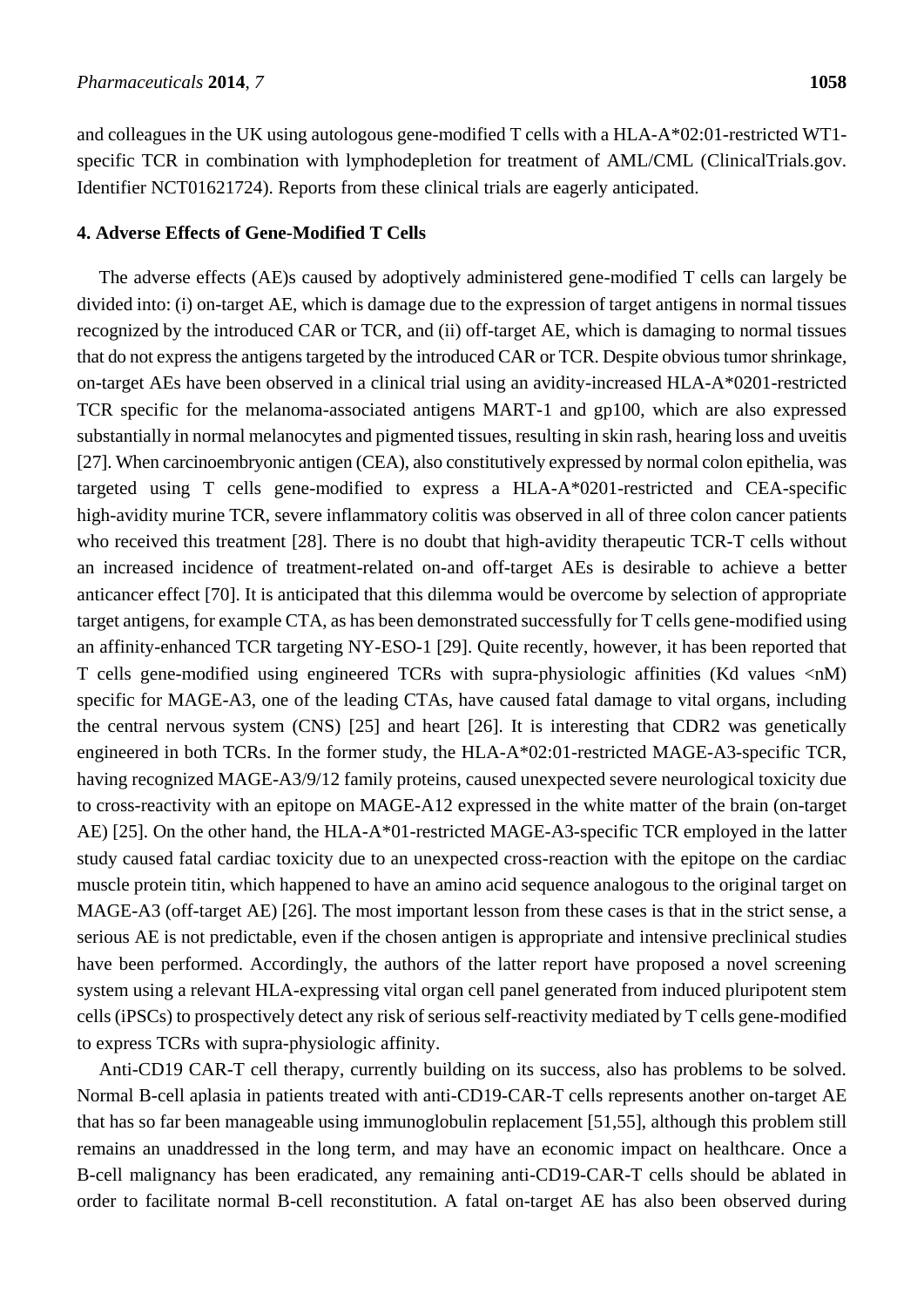CAR-T-cell therapy. This was a case of serious pulmonary failure ending in multi-organ failure due to a massive release of cytokine in a patient with metastatic colon cancer who received CAR-T cells specific to human epithelial growth factor 2 (Her2, CD340) in combination with lymphodepletion [65]. This Her2-specific CAR construct comprised CD28, 4-1BB and CD3ζ in the cytoplasmic signaling domain, *i.e.*, a "souped-up" 3rd-generation CAR construct. Although at a low level, Her2 was broadly expressed in pulmonary epithelial cells, and this was assumed to have caused the severe pulmonary injury as an on-target AE.

A braking system by which T cells are inherently equipped for excessive activation via TCR signaling, *i.e.*, activation-induced cell death (AICD), might also prevent overproduction of TCR-T cells [71]. On the other hand, because CAR-T cells can non-physiologically overcome barriers to proliferation and persistence, a serious off-target AE directed against normal tissues may be characterized by massive release of pro-inflammatory cytokines *in vivo* from long-lasting hyperactive CAR-T cells, *i.e.*, cytokine release syndrome (CRS). For example, transient cardiac dysfunction observed in patients who had received anti-CD19-CAR-T cells was not due to CD19 expression in heart tissue, and elevated serum levels of IFN-γ, TNF-α and IL-6 were observed [51,53]. In a recent clinical trial using anti-CD19-CAR-T cells, seven of 16 patients with chemotherapy-resistant B-ALL developed CRS including three cases of serious consciousness disturbance requiring ventilator support [56]. In the same report, the authors also highlighted the efficacy of an anti-IL-6 receptor mAb (tosilizumab) for treatment of severe CRS and the value of CRP for predicting its incidence [72]. Another off-target AE is tumor lysis syndrome (TLS) due to rapid and massive destruction of tumor cells, being characterized pathophysiologically by extremely elevated levels of serum phosphate, potassium and uric acid. These symptoms considerably overlap those of CRS [72]. In the clinical trial described above, the severity of CRS was positively correlated with the extent of the residual tumor cell burden upon infusion of anti-CD19-CAR-T cells [56]. Such CRS upon infusion of CAR-T cells was finally managed successfully by rearrangement of the CAR-T cell transfusion schedule, thus avoiding the risk of TLS [73]. Another occasionally life-threatening off-target AE is macrophage activation syndrome (MAS), characterized by systemic inflammatory symptoms and pancytopenia due to hemophagocytosis in the bone marrow, although its precise mechanism is still undetermined [56]. Another severe transient cardiac dysfunction as an off-target AE was experienced in a clinical trial using CAR-T cells specific for mesothelin. This event was due to anaphylaxis mediated by formation of a human anti-mouse antibody against the murine component of the CAR construct [74].

#### **5. Attempts to Address Challenging Issues**

The improved clinical outcomes resulting from the development of lymphodepletion [3,4] and the use of anti-CD19-CAR-T cells for B-cell malignancies [51–56,59–61] suggest that many of the problems associated with gene-modified T-cell-based anticancer adoptive immunotherapy have been solved. However, a number of unsolved issues remain to be addressed before this treatment option can be widely accepted in a clinical setting (Figure 3).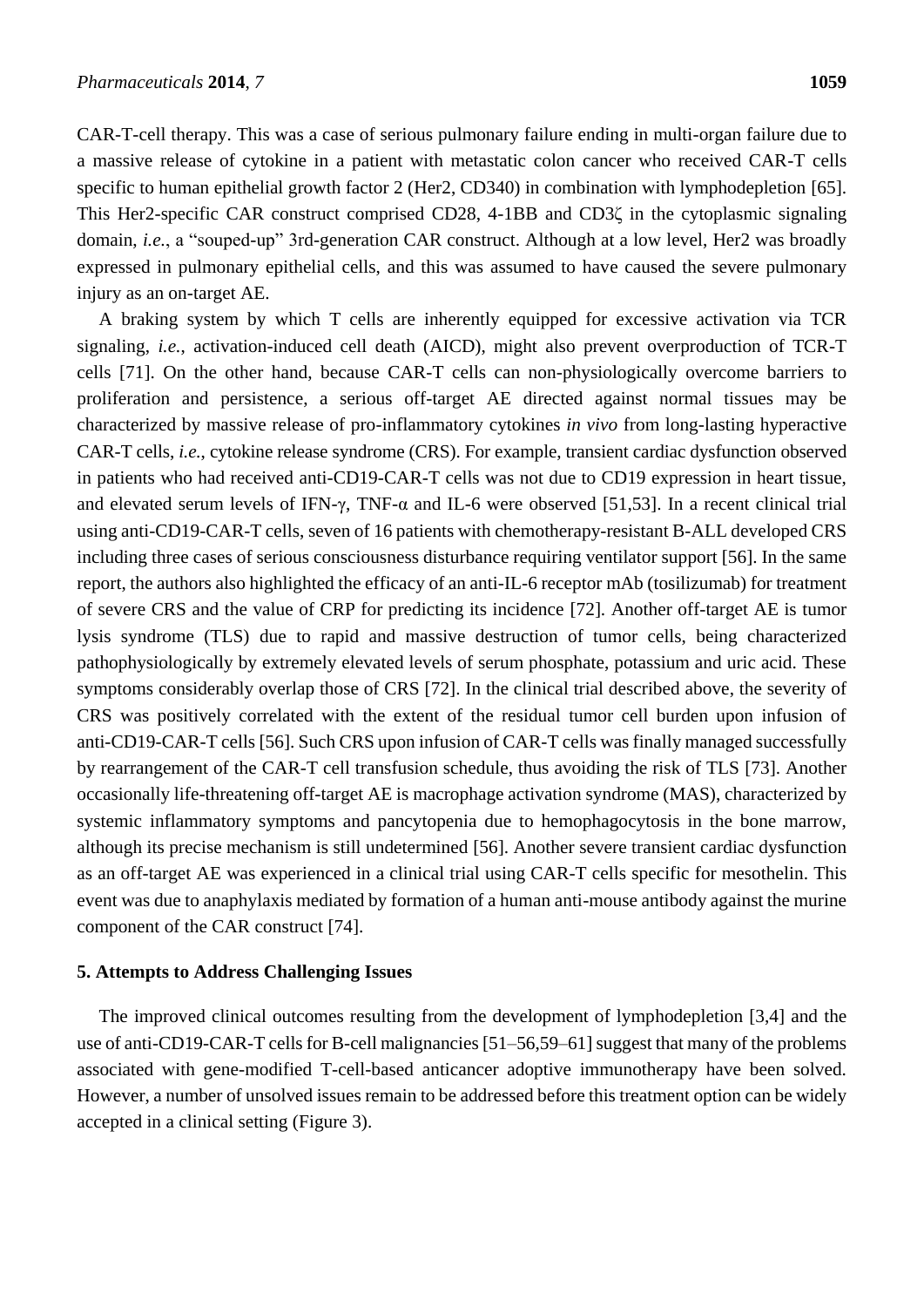**Figure 3.** Unsolved issues for the establishment of successful antileukemia adoptive immunotherapy using gene-modified T cells.



For the establishment of successful antileukemia adoptive immunotherapy using gene-modified T cells, various factors still remain unresolved in both the *in vitro* phase of T-cell manipulation (right) and the *in vivo* phase of clinical procedures (left). These factors mutually impact each other and eventually dictate the clinical outcome. Factors involved in the *in vitro* phase of T-cell manipulation will impact on the quality and quantity of the gene-modified T-cell product. On the other hand, factors associated with the clinical procedures would include how and when the T cells are harvested, how the gene-modified T cells are infused, *i.e.*, with or without lymphodepletion, how unwanted on- and off-target AEs can be avoided, how the gene-modified T cells accumulate in local tumor tissues, and how the infused T cells are able to remain durably viable and active thereafter *in vivo*. At the same time, it is also important to overcome the immunosuppressive tumor microenvironment in patients with leukemia. Details are discussed in the *Attempts to address challenging issues* section. Ag: antigen, DC: dendritic cells, APC: antigen-presenting cells, *TCR-T* : relevant *TCR* genemodified T cells, *CAR-T* : relevant *CAR* gene-modified T cells, AE: adverse effect.

Above all, in order to avoid serious on-target AEs, the choice of an appropriate antigen is indisputably important. The ideal target antigen should be selectively expressed by cancer cells, but absent in normal tissues, and sufficiently immunogenic to generate T-cell responses, resulting in effective anticancer reactivity without damage to normal cells. Strictly, two types of antigen meet these requirements: (i) viral antigens in virus-induced tumors, and (ii) mutated antigens encoded by causative gene alterations in cancer cells. It is anticipated that CAR-T cells or TCR-T cells, which are harnessed to the defined viral epitopes, would be able to eliminate virus-transformed cancers. In addition, whole-exon sequencing of cancer cells has recently identified novel candidate mutations in melanoma [75]. In the context of leukemia, identification of such mutations in a leukemia stem cell may open a new door to immunotherapy in the near future [76].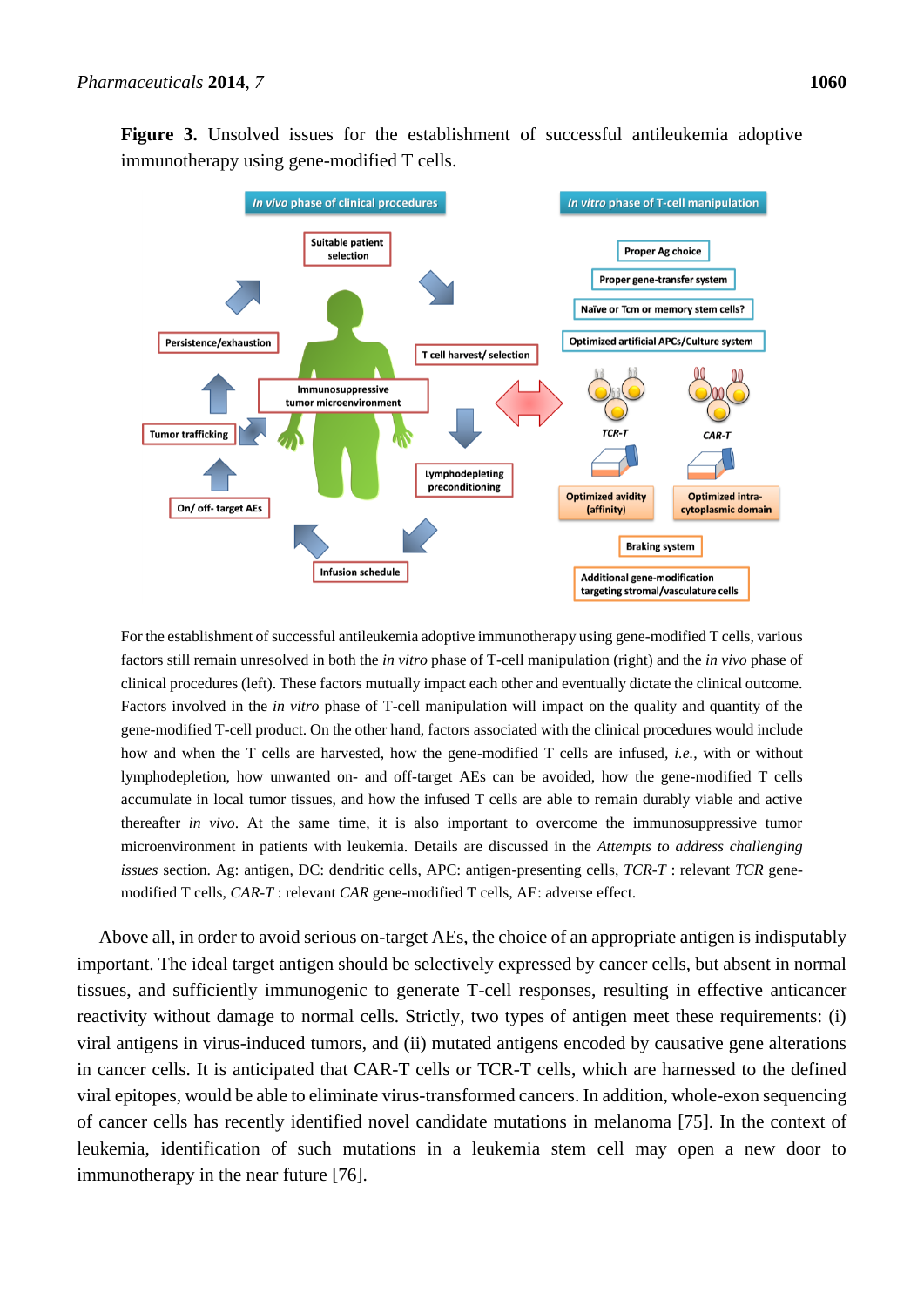In order to establish the more powerful gene-modified T cells against cancer, TCR-T cells bearing supra-physiologic affinities and CAR-T cells displaying unnaturally enhanced proliferation and persistence upon target recognition have been developed, and both resulting in overwhelming extension of functional range of naturally occurring T cells. Accordingly, serious on- or off-target AEs have inevitably emerged, and these AEs are difficult to predict using conventional methods. An iPS-derived vital-organ cell panel expressing common HLA haplotypes might provide a breakthrough in this respect [26].

On the other hand, a novel vector system that simultaneously encodes a suicide system has been developed in order to eliminate gene-modified T cells when they display unwanted toxicities mediated by infused gene-modified T cells, for example, *thymidine kinase* gene of herpes simplex virus [77]. Most recently, a caspase switch triggering apoptosis has shown clinical promise, allowing effective elimination of infused CAR-T cells and resolution of clinical symptoms in patients manifesting GVHD [78].

In addition to artificial receptor engineering, the functional features of T cells in the context of gene modification have also become highlighted. To achieve sufficient expansion and long-term persistence of infused gene-modified T cells following the contact with cancer cells *in vivo*, the advantages of naïve or central memory T cells for *TCR* or *CAR* gene modification have already been demonstrated [79,80]. From this viewpoint, some excellent artificial antigen-presenting cells capable of expanding genemodified T cells retaining certain desirable phenotypes have been developed. Cell-based artificial APCs using K562 are clinically available. K562, a human erythroleukemia cell line inherently lacks almost HLA molecules which enables to minimize the allo-responsive/ non-target-specific T cell proliferation, and well tolerates gene-modification which enables to express desirable HLA class I molecule for CD8 T cell and HLA class II for CD4 T in the setting of epitope-specific T cell expansion, and to express co-stimulatory molecules including CD80, CD83, 4.1BB-L for further T cell expansion [81]. Accordingly, the use of suitable T-cell subsets for gene modification might obviate the need for chemo-radiotherapeutic lymphodepleting preconditioning, which is substantially associated with treatment-related toxicity.

Finally, the combined use of immunological checkpoint blockade, for example employing anti-cytotoxic T-lymphocyte-associated antigen (CTLA)-4 antibody [82] and anti-programmed cell death (PD)-1/PD-ligand 1 (PD-L1) antibody [83,84], which have recently yielded promising results, especially in patients with solid tumors, appears to be a promising option. In a clinical trial using anti-melanoma T cells gene-modified to express a high-avidity murine gp100-specific TCR, the infused T cells became hypofunctional for the cognate epitope via the PD-1/ PD-L1 pathway a couple of months after infusion [85], as is the case for latent retrovirus infection [86]. Similar hypofunction mediated by infused CAR-gene-modified T cells targeting mesothelin for treatment of solid tumors has also been demonstrated in a mouse model [87].

Collectively, the selection of appropriate T-cell subsets for gene modification and the blockade of immunological checkpoints should be able to improve not only the life-span, but also the functional persistence of therapeutically infused gene-modified T cells *in vivo*, resulting in better clinical outcomes.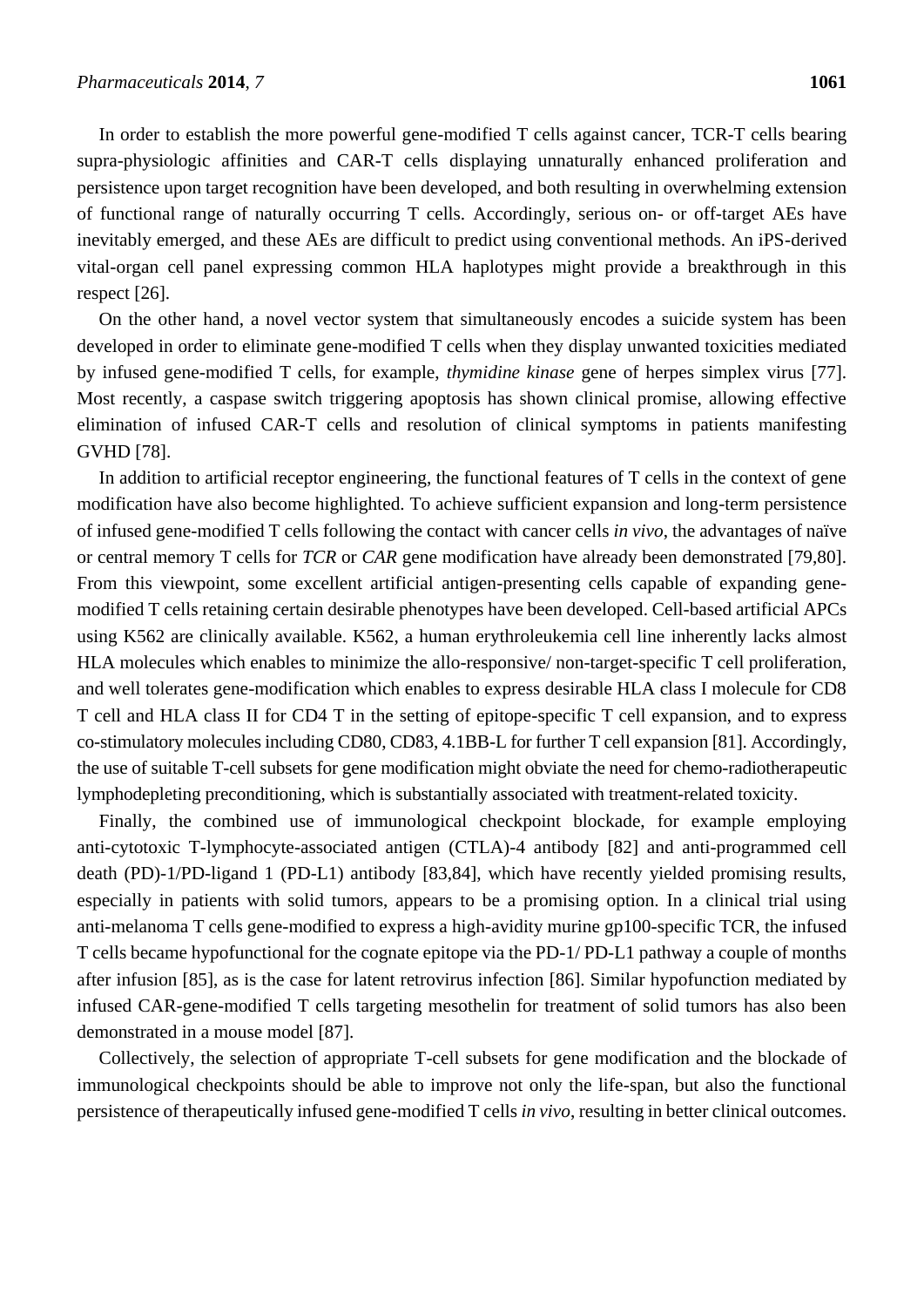## **6. Conlusions**

In the context of antileukemia adoptive immunotherapy using T cells gene-modified to express leukemia antigen-specific receptors aimed at the cure of leukemia, the final goal is to induce durable protective immunity against disease progression in patients without collateral damage to normal tissues, and so far this has been achieved only for successful cases of allo-HSCT. For this purpose, various sophisticated approaches are currently being examined, and in the near future this treatment option might be able to take the place of allo-HSCT for patients with certain types of leukemia, especially those who are ineligible for allo-HSCT or for whom timely acquisition of a suitable donor is not possible.

## **Conflict of Interest**

The author has no conflicts of interest to declare.

## **Reference**

- 1. Miller, J.S.; Warren, E.H.; van den Brink, M.R.; Ritz, J.; Shlomchik, W.D.; Murphy, W.J.; Barrett, A.J.; Kolb, H.J.; Giralt, S.; Bishop, M.R.; *et al.* NCI First International Workshop on The Biology, Prevention, and Treatment of Relapse After Allogeneic Hematopoietic Stem Cell Transplantation: Report from the Committee on the Biology Underlying Recurrence of Malignant Disease following Allogeneic HSCT: Graft-versus-Tumor/Leukemia Reaction. *Biol. Blood Marrow Transplant*. **2010**, *16*, 565–586.
- 2. Blyth, E.; Clancy, L.; Simms, R.; Ma, C.K.; Burgess, J.; Deo, S.; Byth, K.; Dubosq, M.C.; Shaw, P.J.; Michlethwaite K.P.; *et al.* Donor-derived CMV-specific T cells reduce the requirement for CMV-directed pharmacotherapy after allogeneic stem cell transplantation. *Blood* **2013**, *121*, 3745–3758.
- 3. Rosenberg, S.A.; Dudley, M.E. Adoptive cell therapy for the treatment of patients with metastatic melanoma. *Curr*. *Opin*. *Immunol.* **2009**, *21*, 233–240.
- 4. Dudley, M.E.; Yang, J.C.; Sherry, R.; Hughes, M.S.; Royal, R.; Kammula, U.; Robbins P.F.; Huang, J.; Citrin, D.E.; Leitman, S.F.; *et al.* Adoptive cell therapy for patients with metastatic melanoma: Evaluation of intensive myeloablative chemoradiation preparative regimens. *J*. *Clin*. *Oncol*. **2008**, *26*, 5233–5239.
- 5. Kerkar, S.P.; Muranski, P.; Kaiser, A.; Boni, A.; Sanchez-Perez, L.; Yu, Z.; Palmer, D.C.; Reger, R.N.; Borman, Z.A.; Zhang, L.; Morgan, R.A.; *et al.* Tumor-specific CD8<sup>+</sup> T cells expressing interleukin-12 eradicate established cancers in lymphodepleted hosts. *Cancer Res*. **2010**, *70*, 6725–6734.
- 6. Muranski, P.; Boni, A.; Wrzesinski, C.; Citrin, D.E.; Rosenberg, S.A.; Childs, R.; Restifo, N.P. Increased intensity lymphodepletion and adoptive immunotherapy—How far can we go? *Nat*. *Clin*. *Pract*. *Oncol*. **2006**, *3*, 668–681.
- 7. Miller, J.S.; Soignier, Y.; Panoskaltsis-Mortari, A.; McNearney, S.A.; Yun, G.H.; Fautsch, S.K.; McKenna, D.; Le, C.; Defor, T.E.; Burns, L.J.; *et al.* Successful adoptive transfer and *in vivo* expansion of human haploidentical NK cells in patients with cancer. *Blood* **2005**, *105*, 3051–3057.
- 8. Ferrara, J.L.; Levine, J.E.; Reddy, P.; Holler, E. Graft-versus-host disease. *Lancet* **2009**, *373*, 1550–1561.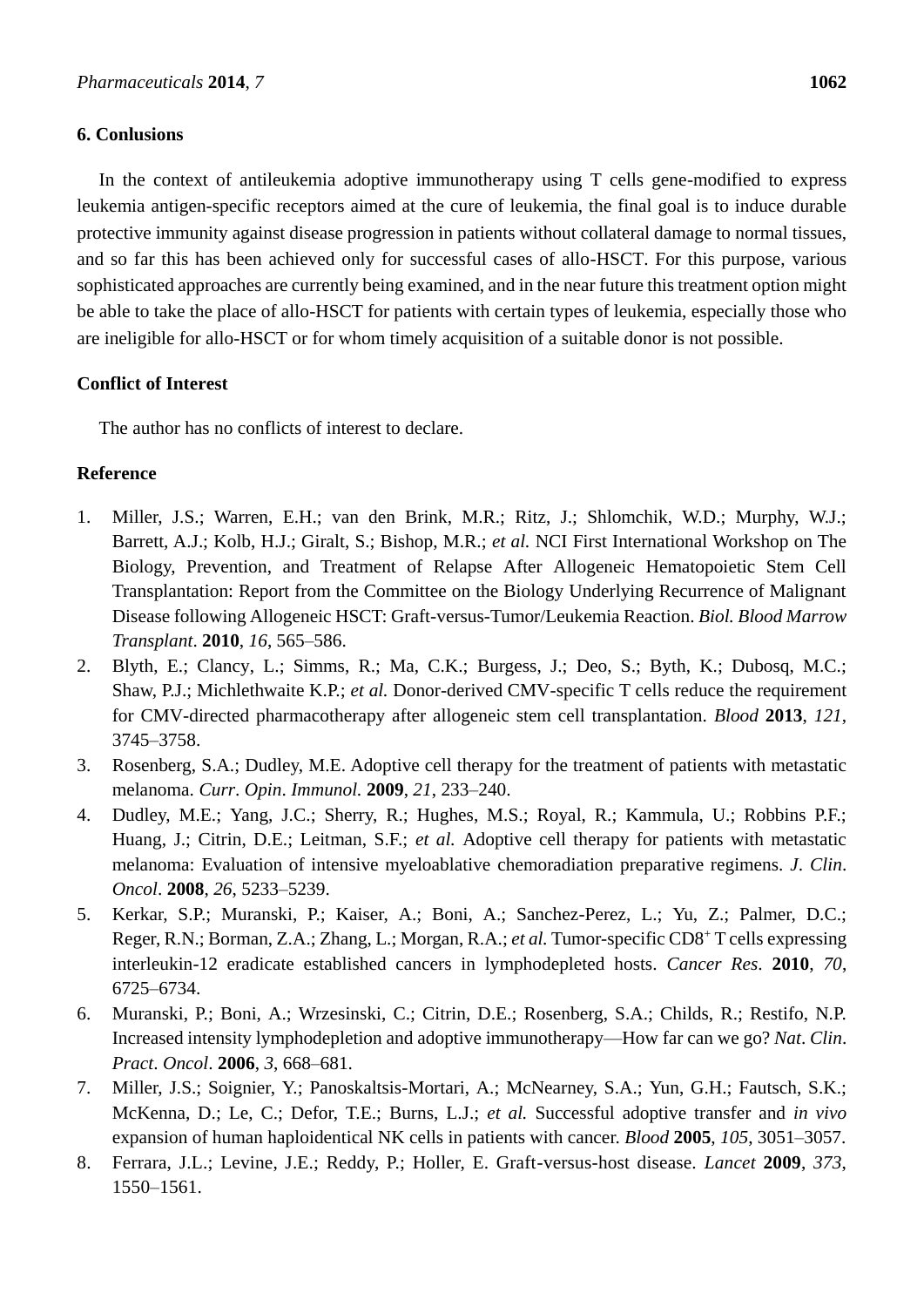- 9. Besser, M.J.; Shapira-Frommer, R.; Treves, A.J.; Zippel, D.; Itzhaki, O.; Schallmach, E.; Kubi, A.; Shalmon, B.; Hardan, I.; Catane, R.; *et al.* Minimally cultured or selected autologous tumorinfiltrating lymphocytes after a lympho-depleting chemotherapy regimen in metastatic melanoma patients. *J*. *Immunother*. **2009**, *32*, 415–423.
- 10. Vincent, K.; Roy, D.C.; Perreault, C. Next-generation leukemia immunotherapy. *Blood* **2011**, *118*, 2951–2959.
- 11. Jamieson, B.D.; Ahmed, R. T cell memory. Long-term persistence of virus-specific cytotoxic T cells. *J*. *Exp*. *Med*. **1989**, *169*, 1993–2005.
- 12. Michie, C.A.; McLean, A.; Alcock, C.; Beverly, P.C. Lifespan of human lymphocyte subsets defined by CD45 isoform. *Nature* **1992**, *360*, 264–265.
- 13. Koya, R.C.; Mok, S.; Comin-Anduix, B Chodon, T.; Radu, C.G.; Nishimura, M.I.; Witte, O.N.; Ribas, A. Kinetic phases of distribution and tumor targeting by T cell receptor engineered lymphocytes inducing robust antitumor responses. *Proc*. *Natl*. *Acad*. *Sci*. *USA* **2010**, *107*, 14286–14291.
- 14. Hildebrandt, M.; Peggs, K.; Uharek, L.; Bollard, C.M.; Heslop, H.E. Immunotherapy: Opportunities, risks and future perspectives. *Cytotherapy* **2014**, *16*, S120–S129.
- 15. Park, T.S.; Rosenberg, S.A.; Morgan, R.A. Treating cancer with genetically engineered T cells. *Trends Biotechnol*. **2011**, *29*, 550–557.
- 16. Ochi, T.; Fujiwara, H.; Yasukawa, M. Requisite considerations for successful adoptive immunotherapy with engineered T-lymphocytes using tumor antigen-specific T-cell receptor gene transfer. *Expert Opin*. *Biol*. *Ther*. **2011**, *11*, 699–713.
- 17. Au, P.; Hursh, D.A.; Lim, A.; Moos, M.C. Jr.; Oh, S.S.; Schneider, B.S.; Witten, C.M. FDA oversight of cell therapy clinical trials. *Sci*. *Transl*. *Med*. **2012**, *4*, 49fs31.
- 18. Fujiwara, H. Adoptive T-cell therapy for hematological malignancies using T cells gene-modified to express tumor antigen-specific receptors. *Int*. *J*. *Hematol*. **2014**, *99*, 123–131.
- 19. Corrigan-Curay, J.; Kiem, H.P.; Baltimore, D.; O'Reilly, M.; Brentjens, R.J.; Cooper, L.; Forman, S.; Gottschalk, S.; Greenberg, P.; Junghans, R.; *et al.* T-cell immunotherapy: Looking forward. *Mol*. *Ther*. **2014**, *22*, 1564–1574.
- 20. June, C.H. Principles of adoptive T cell cancer therapy. *J*. *Clin*. *Inv*. **2007**, *117*, 1204–1212.
- 21. Schmitt, T.M.; Aggen, D.H.; Stromnes, I.M.; Dossett, M.L.; Richman, S.A.; Kranz, D.M.; Greenberg, P.D. Enhanced-affinity murine T-cell receptors for tumor/self-antigens can be safe in gene therapy despite surpassing the threshold for thymic selection. *Blood* **2013**, *122*, 348–356.
- 22. Li, Y.; Moysey, R.; Molloy, P.E.; Vuidepot, A.L.; Mahon, T.; Baston, E.; Dunn, S.; Liddy, N.; Jacob, J.; Jakobsen, B.K.; *et al.* Directed evolution of human T-cell receptors with picomolar affinities by phage display. *Nat*. *Biotechnol*. **2005**, *23*, 349–354.
- 23. Stauss, H.J. Immunotherapy with CTLs restricted by nonself MHC. *Immunol*. *Today* **1999**, *20*, 180–183.
- 24. Stanislawski, T.; Voss, R.H.; Lotz, C.; Sadovnikova, E.; Willemsen, R.A.; Kuball, J.; Ruppert, T.; Bolhuis, R.L.; Melief, C.J.; Huber, C.; *et al.* Circumventing tolerance to a human MDM2-derived tumor antigen by TCR gene transfer. *Nat*. *Immunol*. **2001**, *2*, 962–970.
- 25. Morgan, R.A.; Chinnasamy, N.; Abate-Daga, D.; Gros, A.; Robbins, P.F.; Zheng, Z.; Dudley, M.E.; Feldman, S.A.; Yang, J.C.; Sherry, R.M.; *et al.* Cancer regression and neurological toxicity following anti-MAGE-A3 TCR gene therapy. *J*. *Immunother*. **2013**, *36*, 133–151.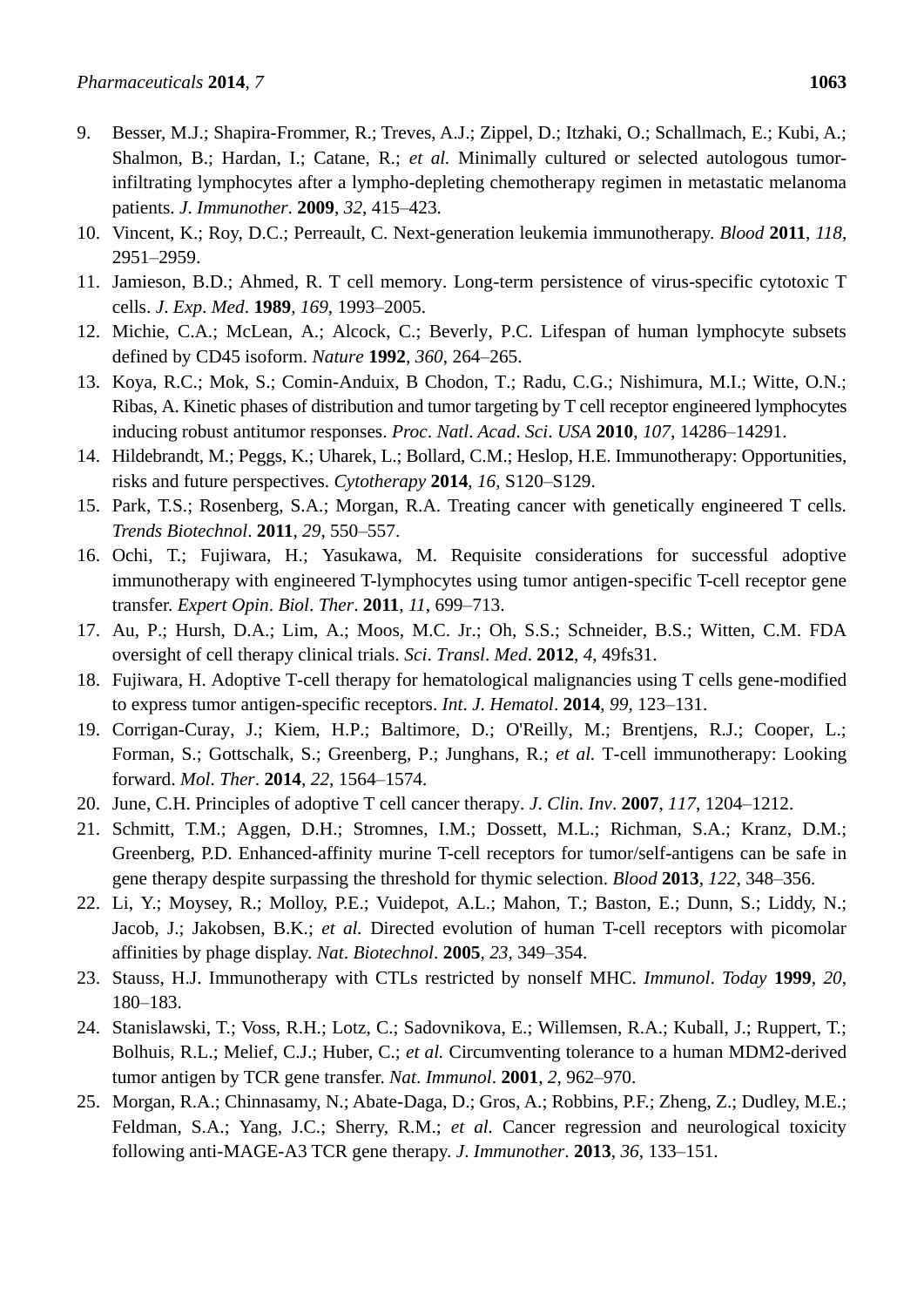- 26. Linette, G.P.; Stadtmauer, E.A.; Maus, M.V.; Rapoport, A.P.; Levine, B.L.; Emery, L.; Litzky, L.; Bagg, A.; Carreno, B.M.; Cimino, P.J.; *et al.* Cardiovascular toxicity and titin cross-reactivity of affinity-enhanced T cells in myeloma and melanoma. *Blood* **2013**, *122*, 863–871.
- 27. Johnson, L.A.; Morgan, R.A.; Dudley, M.E.; Cassard, L.; Yang, J.C.; Hughes, M.S.; Kammula, U.S.; Royal, R.E.; Sherry, R.M.; Wunderlich J.R.; *et al.* Gene therapy with human and mouse T-cell receptors mediates cancer regression and targets normal tissues expressing cognate antigen. *Blood* **2009**, *114*, 535–546.
- 28. Parkhurst, M.R.; Yang, J.C.; Langan, R.C.; Dudley, M.E.; Nathan, D.A.; Feldman, S.A.; Davis, J.L.; Morgan, R.A.; Merino, M.J.; Sherry, M.R.; *et al.* T cells targeting carcinoembryonic antigen can mediate regression of metastatic colorectal cancer but induce severe transient colitis. *Mol*. *Ther*. **2011**, *19*, 620–626.
- 29. Robbins, P.F.; Morgan, R.A.; Feldman, S.A.; Yang, J.C.; Sherry, R.M.; Dudley, M.E.; Wunderlich, J.R.; Nahvi, A.V.; Helman, L.J.; Mackall, C.L.; *et al.* Tumor regression in patients with metastatic synovial cell sarcoma and melanoma using genetically engineered lymphocytes reactive with NY-ESO-1. *J*. *Clin*. *Oncol.* **2011**, *29*, 917–924.
- 30. Cohen, C.J.; Li, Y.F.; El-Gamil, M.; Robbins, P.F.; Rosenberg, S.A.; Morgan, R.A. Enhanced antitumor activity of T cells engineered to express T-cell receptors with a second disulfide bond. *Cancer Res*. **2007**, *67*, 3898–3903.
- 31. Thomas, S.; Xue, S.A.; Cesco-Gaspere, M.; San José, E.; Hart, D.P.; Wong, V.; Debets, R.; Alarcon, B.; Morris, E.; Stauss, H.J. Targeting the Wilms tumor antigen 1 by TCR gene transfer: TCR variants improve tetramer binding but not the function of gene modified human T cells. *J*. *Immunol*. **2007**, *179*, 5803–5810.
- 32. Bendle, G.M.; Linnemann, C.; Hooijkaas, A.I.; Bies, L.; de Witte, M.A.; Jorritsma, A.; Kaiser, A.D.; Pouw, N.; Debets, R.; Kieback, E.; *et al.* Lethal graft-versus-host disease in mouse models of T cell receptor gene therapy. *Nat*. *Med*. **2010**, *16*, 565–570.
- 33. Okamoto, S.; Mineno, J.; Ikeda, H.; Fujiwara, H.; Yasukawa, M.; Shiku, H.; Kato, I. Improved expression and reactivity of transduced tumor-specific TCRs in human lymphocytes by specific silencing of endogenous TCR. *Cancer Res*. **2009**, *69*, 9003–9011.
- 34. Okamoto, S.; Amaishi, Y.; Goto, Y.; Ikeda, H.; Fujiwara, H.; Kuzushima, K.; Yasukawa, M.; Shiku, H.; Mineno, J. A Promising Vector for TCR Gene Therapy: Differential Effect of siRNA, 2A Peptide, and Disulfide Bond on the Introduced TCR Expression. *Mol*. *Ther*. *Nucleic Acids* **2012**, *1*, e63.
- 35. Provasi, E.; Genovese, P.; Lombardo, A.; Magnani, Z.; Liu, P.Q.; Reik, A.; Chu, V.; Paschon, D.E.; Zhang, L.; Kuball, J.; *et al.* Editing T cell specificity towards leukemia by zinc finger nucleases and lentiviral gene transfer. *Nat Med*. **2012**, *18*, 807–815.
- 36. Torikai, H.; Reik, A.; Liu, P.Q.; Zhou, Y.; Zhang, L.; Maiti, S.; Huls, H.; Miller, J.C.; Kebriaei, P.; Rabinovitch, B.; *et al.* A foundation for universal T-cell based immunotherapy: T cells engineered to express a CD19-specific chimeric-antigen-receptor and eliminate expression of endogenous TCR. *Blood* **2012**, *119*, 5697–5705.
- 37. Morgan, R.A.; Dudley, M.E.; Wunderlich, J.R.; Hughes, M.S.; Yang, J.C.; Sherry, R.M.; Royal, R.E.; Topalian, S.L.; Kammula, U.S.; Restifo, N.P.; *et al.* Cancer regression in patients after transfer of genetically engineered lymphocytes. *Science* **2006**, *314*, 126–129.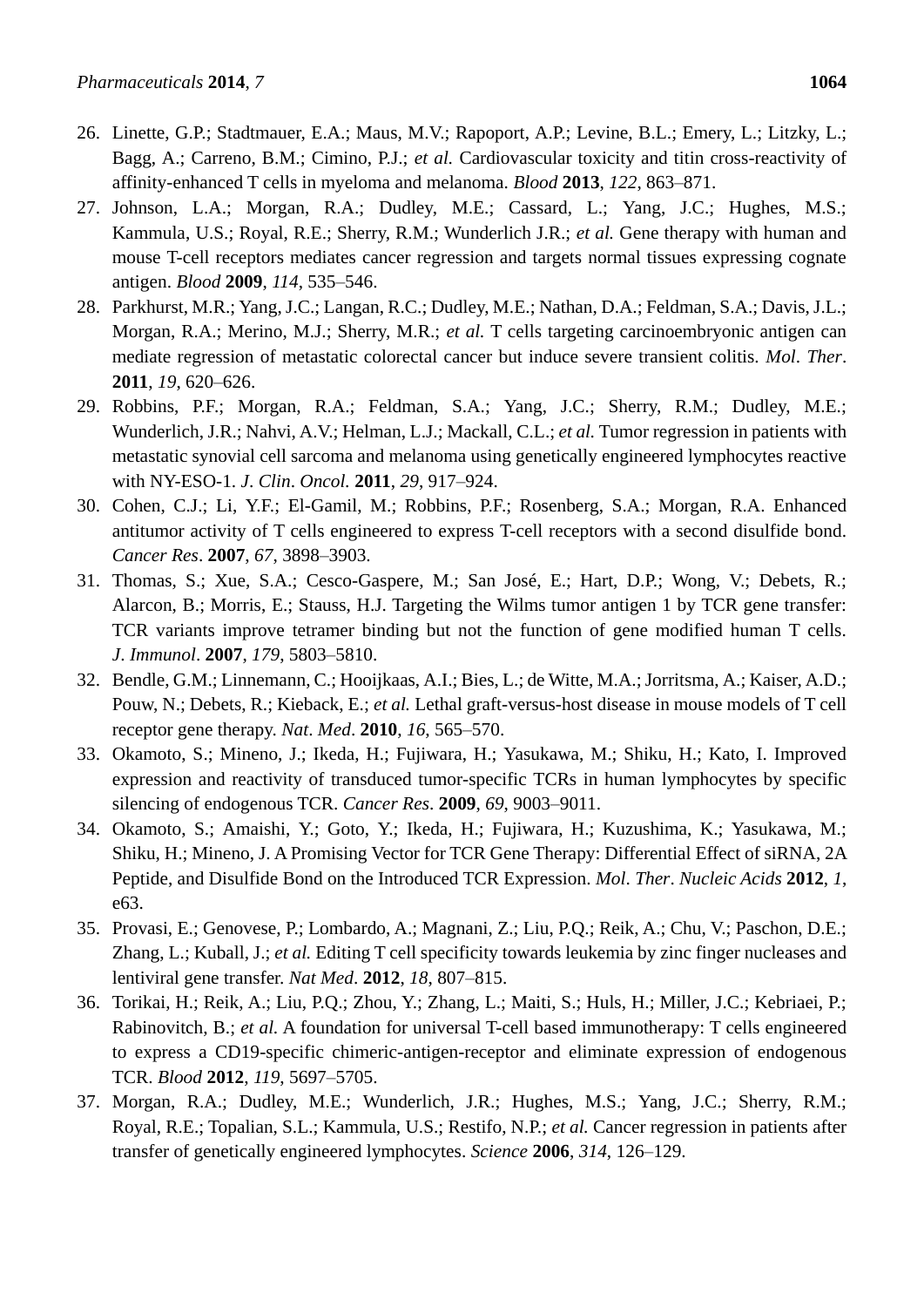- 38. Davis, J.L.; Theoret, M.R.; Zheng, Z.; Lamers, C.H.; Rosenberg, S.A.; Morgan, R.A. Development of human anti-murine T-cell receptor antibodies in both responding and nonresponding patients enrolled in TCR gene therapy trials*. Clin. Cancer Res.* **2010**, *16*, 5852–5861.
- 39. Ochi, T.; Fujiwara, H.; Okamoto, S.; An, J.; Nagai, K.; Shirakata, T.; Mineno, J.; Kuzushima, K.; Shiku, H.; Yasukawa, M. Novel adoptive T-cell immunotherapy using a WT1-specific TCR vector encoding silencers for endogenous TCRs shows marked antileukemia reactivity and safety. *Blood* **2011**, *118*, 1495–1503.
- 40. Tebas, P.; Stein, D.; Tang, W.W.; Frank, I.; Wang, S.Q.; Lee, G.; Spratt, S.K.; Surosky, R.T.; Giedlin, M.A.; Nichol, G.; *et al.* Gene editing of CCR5 in autologous CD4 T cells of persons infected with HIV. *N*. *Engl*. *J*. *Med*. **2014**, *370*, 901–910.
- 41. Sadelain, M.; Brentjens, R.; Rivière, I. The basic principles of chimeric antigen receptor design. *Cancer Discov*. **2013**, *3*, 388–398.
- 42. Irving, B.A.; Weiss, A. The cytoplasmic domain of the T cell receptor zeta chain is sufficient to couple to receptor-associated signal transduction pathways. *Cell* **1991**, *64*, 891–901.
- 43. Eshhar, Z.; Waks, T.; Gross, G.; Schindler, D.G. Specific activation and targeting of cytotoxic lymphocytes through chimeric single chains consisting of antibody-binding domains and the gamma or zeta subunits of the immunoglobulin and T-cell receptors. *Proc*. *Natl*. *Acad*. *Sci*. *USA* **1993**, *90*, 720–724.
- 44. Gong, M.C.; Latouche, J.B.; Krause, A.; Heston, W.D.; Bander, N.H.; Sadelain, M. Cancer patient T cells genetically targeted to prostate-specific membrane antigen specifically lyse prostate cancer cells and release cytokines in response to prostate-specific membrane antigen. *Neoplasia* **1999**, *1*, 123–127.
- 45. Haynes, N.M.; Trapani, J.A.; Teng, M.W.; Jackson, J.T.; Cerruti, L.; Jane, S.M.; Kershaw, M.H.; Smyth, M.J.; Darcy, P.K. Rejection of syngeneic colon carcinoma by CTLs expressing single-chain antibody receptors codelivering CD28 costimulation. *J*. *Immunol*. **2002**, *169*, 5780–5786.
- 46. Carpenito, C.; Milone, M.C.; Hassan, R.; Simonet, J.C.; Lakhal, M.; Suhoski, M.M.; Varela-Rohena, A.; Haines, K.M.; Heitjan, D.F.; Albelda, S.M.; *et al.* Control of large, established tumor xenografts with genetically retargeted human T cells containing CD28 and CD137 domains. *Proc*. *Natl*.*Acad*. *Sci*. *USA* **2009**, *106*, 3360–3365.
- 47. Hombach, A.A.; Abken, H. Costimulation by chimeric antigen receptors revisited the T cell antitumor response benefits from combined CD28-OX40 signalling. *Int*. *J*. *Cancer*. **2011**, *129*, 2935–2944.
- 48. Finney, H.M.; Akbar, A.N.; Lawson, A.D. Activation of resting human primary T cells with chimeric receptors: Costimulation from CD28, inducible costimulator, CD134, and CD137 in series with signals from the TCR zeta chain. *J*. *Immunol*. **2004**, *172*, 104–113.
- 49. Finney, H.M.; Lawson, A.D.; Bebbington, C.R.; Weir, A.N. Chimeric receptors providing both primary and costimulatory signaling in T cells from a single gene product. *J*. *Immunol*. **1998**, *161*, 2791–2797.
- 50. Hombach, A.; Wieczarkowiecz, A.; Marquardt, T.; Heuser, C.; Usai, L.; Pohl, C.; Seliger, B.; Abken, H. Tumor-specific T cell activation by recombinant immunoreceptors: CD3 zeta signaling and CD28 costimulation are simultaneously required for efficient IL-2 secretion and can be integrated into one combined CD28/CD3 zeta signaling receptor molecule. *J*. *Immunol*. **2001**, *167*, 6123–6131.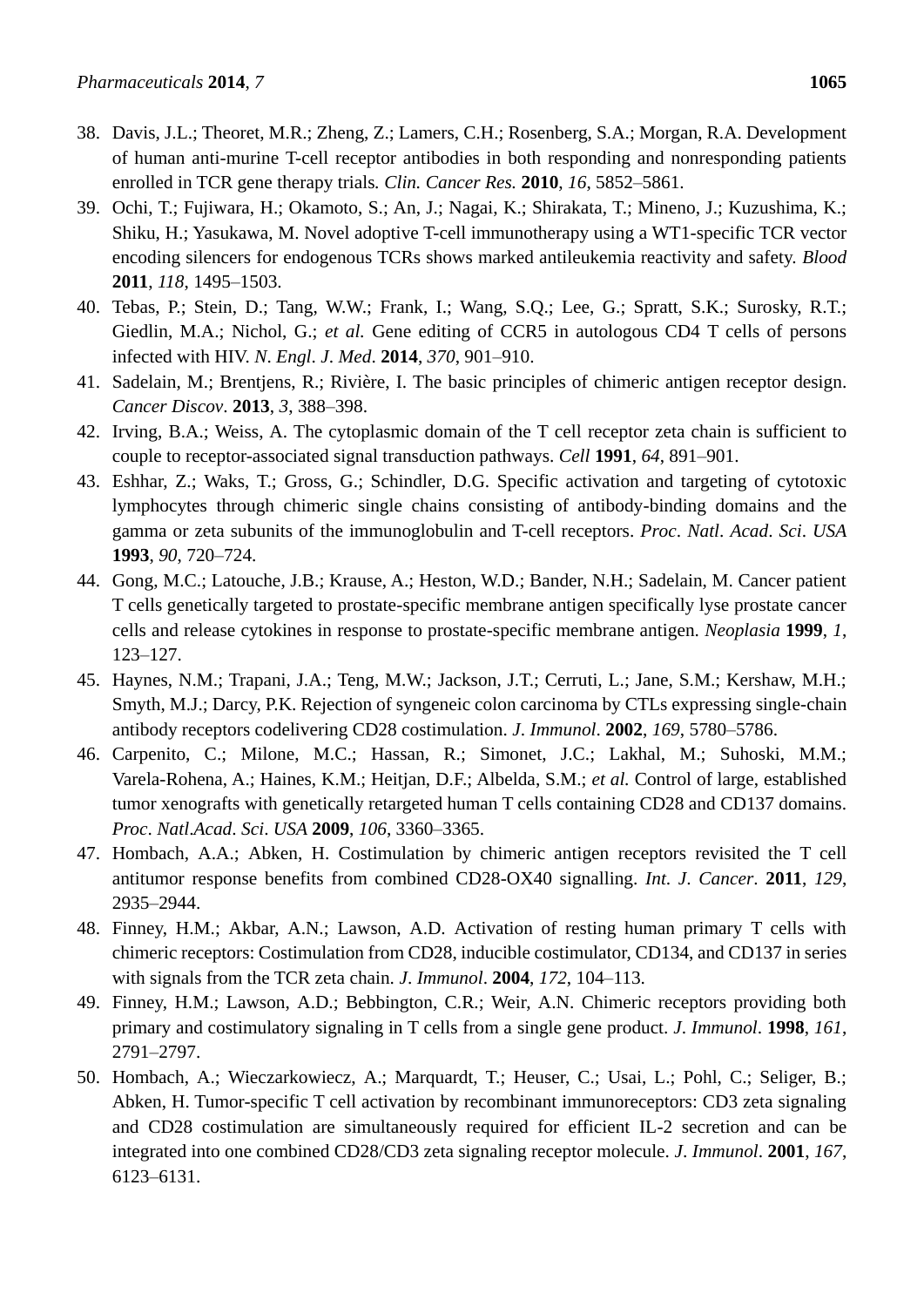- 51. Kalos, M.; Levine, B.L.; Porter, D.L.; Katz, S.; Grupp, S.A.; Bagg, A.; June, C.H. T cells with chimeric antigen receptors have potent antitumor effects and can establish memory in patients with advanced leukemia. *Sci*. *Transl*. *Med*. **2011**, *3*, 95ra73.
- 52. Porter, D.L.; Levine, B.L.; Kalos, M.; Bagg, A.; June, C.H. Chimeric antigen receptor-modified T cells in chronic lymphoid leukemia. *N*. *Engl*. *J*. *Med.* **2011**, *365*, 725–733.
- 53. Kochenderfer, J.N.; Wilson, W.H.; Janik, J.E.; Dudley, M.E.; Stetler-Stevenson, M.; Feldman, S.A.; Maric, I.; Raffeld, M.; Nathan, D.A.; Lanier, B.J.; *et al.* Eradication of B-lineage cells and regression of lymphoma in a patient treated with autologous T cells genetically engineered to recognize CD19. *Blood* **2010**, *116*, 4099–4102.
- 54. Brentjens, R.J.; Davila, M.L.; Riviere, I.; Park, J.; Wang, X.; Cowell, L.G.; Bartido, S.; Stefanski, J.; Taylor, C.; Olszewska, M.; *et al.* CD19-targeted T cells rapidly induce molecular remissions in adults with chemotherapy-refractory acute lymphoblastic leukemia. *Sci*. *Transl*. *Med*. **2013**, *5*, 177ra38.
- 55. Jensen, M.C.; Popplewell, L.; Cooper, L.J.; DiGiusto, D.; Kalos, M.; Ostberg, J.R.; Forman, S.J. Antitransgene rejection responses contribute to attenuated persistence of adoptively transferred CD20/CD19-specific chimeric antigen receptor redirected T cells in humans. *Biol*. *Blood Marrow Transplant.* **2010**, *16*, 1245–1256.
- 56. Davila, M.L.; Riviere, I.; Wang, X.; Bartido, S.; Park, J.; Curran, K.; Chung, S.S.; Stefanski, J.; Borquez-Ojeda, O.; Olszewska, M.; *et al.* Efficacy and toxicity management of 19–28z CAR T cell therapy in B cell acute lymphoblastic leukemia. *Sci*. *Transl*. *Med*. **2014**, *6*, 224ra25.
- 57. Gilham, D.E.; Debets, R.; Pule, M.; Hawkins, R.E.; Abken, H. T cells and solid tumors: Tuning T cells to challenge an inveterate foe. *Trends Mol*. *Med*. **2012**, *18*, 377–384.
- 58. Davila, M.L.; Brentjens, R.; Wang, X.; Rivière, I.; Sadelain, M. How do CARs work? : Early insights from recent clinical studies targeting CD19. *Oncoimmunology* **2012**, *1*, 1577–1583.
- 59. Kochenderfer, J.N.; Dudley, M.E.; Feldman, S.A.; Wilson, W.H.; Spaner, D.E.; Maric, I.; Stetler-Stevenson, M.; Phan, G.Q.; Hughes, M.S.; Sherry, R.M.; *et al.* B-cell depletion and remissions of malignancy along with cytokine-associated toxicity in a clinical trial of anti-CD19 chimeric-antigen-receptor-transduced T cells. *Blood* **2012**, *119*, 2709–2720.
- 60. Savoldo, B.; Ramos, C.A.; Liu, E.; Mims, M.P.; Keating, M.J.; Carrum, G.; Kamble, R.T.; Bollard, C.M.; Gee, A.P.; Mei, Z.; *et al.* CD28 costimulation improves expansion and persistence of chimeric antigen receptor-modified T cells in lymphoma patients. *J. Clin. Invest*. **2011**, *121*, 1822–1826.
- 61. Grupp, S.A.; Kalos, M.; Barrett, D.; Aplenc, R.; Porter, D.L.; Rheingold, S.R.; Teachey, D.T.; Chew, A.; Hauck, B.; Wright, J.F.; *et al.* Chimeric antigen receptor-modified T cells for acute lymphoid leukemia. *N*. *Engl*. *J*. *Med*. **2013**, *368*, 1509–1518.
- 62. Chmielewski, M.; Hombach, A.; Heuser, C.; Adams, G.P.; Abken, H. T cell activation by antibodylike immunoreceptors: Increase in affinity of the single-chain fragment domain above threshold does not increase T cell activation against antigen-positive target cells but decreases selectivity. *J*. *Immunol*. **2004**, *173*, 7647–7653.
- 63. Long, A.H.; Haso, W.M.; Orentas, R.J. Lessons learned from a highly-active CD22-specific chimeric antigen receptor. *Oncoimmunology* **2013**, *2*, e23621.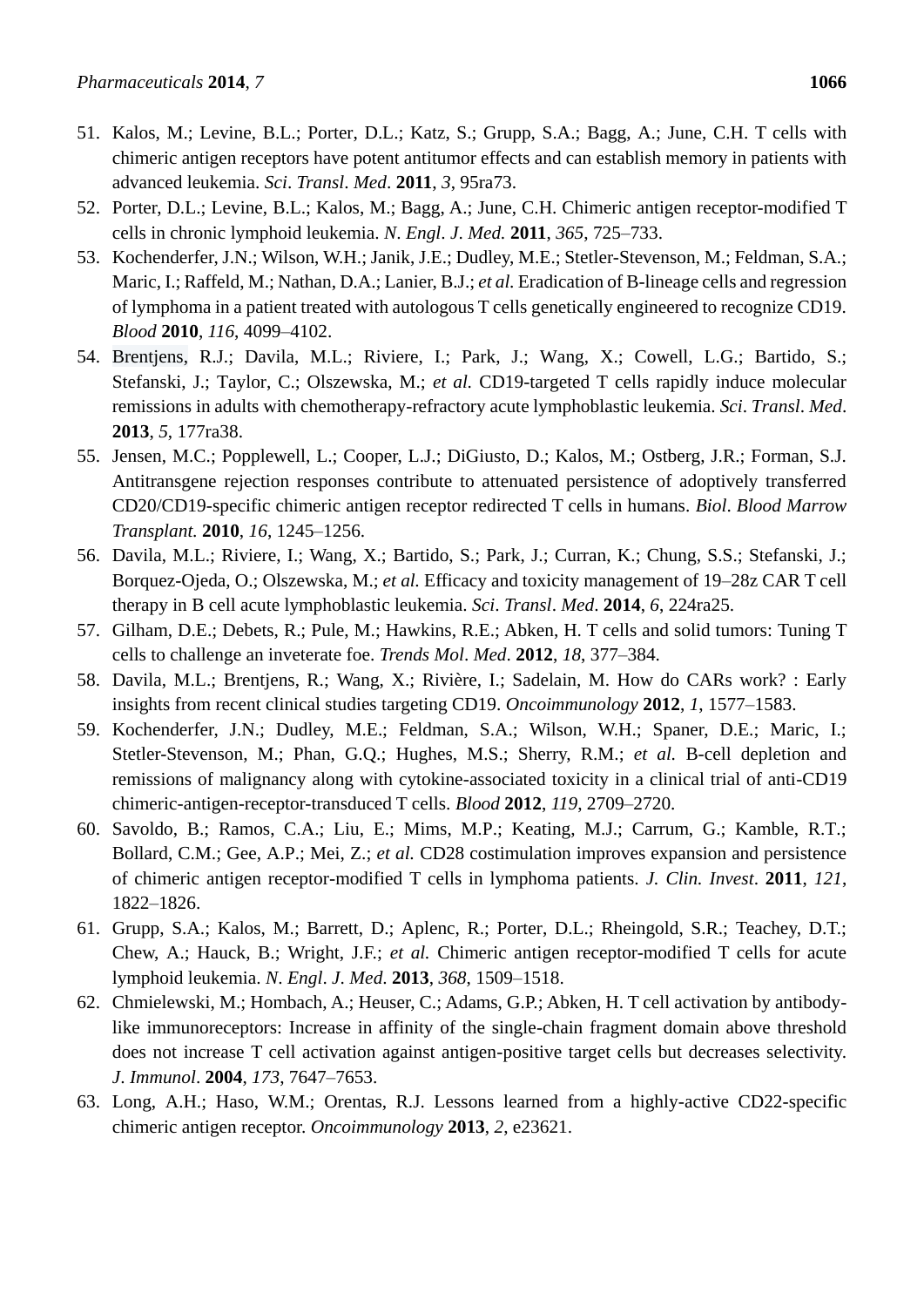- 
- 64. Park, J.R.; Digiusto, D.L.; Slovak, M.; Wright, C.; Naranjo, A.; Wagner, J.; Meechoovet, H.B.; Bautista, C.; Chang, W.C.; Ostberg, J.R.; *et al.* Adoptive transfer of chimeric antigen receptor re-directed cytolytic T lymphocyte clones in patients with neuroblastoma. *Mol*. *Ther*. **2007**, *15*, 825–833.
- 65. Morgan, R.A.; Yang, J.C.; Kitano, M.; Dudley, M.E.; Laurencot, C.M.; Rosenberg, S.A. Case report of a serious adverse event following the administration of T cells transduced with a chimeric antigen receptor recognizing ERBB2. *Mol*. *Ther*. **2010**, *18*, 843–851.
- 66. Louis, C.U.; Savoldo, B.; Dotti, G.; Pule, M.; Yvon, E.; Myers, G.D.; Rossig, C.; Russell, H.V.; Diouf, O.; Liu, E.; *et al.* Antitumor activity and long-term fate of chimeric antigen receptor-positive T cells in patients with neuroblastoma. *Blood* **2011**, *118*, 6050–6056.
- 67. Till, B.G.; Jensen, M.C.; Wang, J.; Qian, X.; Gopal, A.K.; Maloney, D.G.; Lindgren, C.G.; Lin, Y.; Pagel, J.M.; Budde, L.E.; *et al.* CD20-specific adoptive immunotherapy for lymphoma using a chimeric antigen receptor with both CD28 and 4–1BB domains: Pilot clinical trial results. *Blood* **2012**, *119*, 3940–3950.
- 68. Cheadle, E.J.; Sheard, V.; Rothwell, D.G.; Mansoor, A.W.; Hawkins, R.E.; Gilham, D.E. Differential role of Th1 and Th2 cytokines in autotoxicity driven by CD19-specific secondgeneration chimeric antigen receptor T cells in a mouse model. *J. Immunol*. **2014**, *192*, 3654–3665.
- 69. Chapuis, A.G.; Ragnarsson, G.B.; Nguyen, H.N.; Chaney, C.N.; Pufnock, J.S.; Schmitt, T.M.; Duerkopp, N.; Roberts, I.M.; Pogosov, G.L.; Ho, W.Y.; *et al.* Transferred WT1-reactive CD8<sup>+</sup> T cells can mediate antileukemic activity and persist in post-transplant patients. *Sci*. *Transl*. *Med*. **2013**, *5*, 174ra27.
- 70. Valitutti, S.; Lanzavecchia, A. Serial triggering of TCRs: A basis for the sensitivity and specificity of antigen recognition. *Immunol*. *Today*. **1997**, *18*, 299–304.
- 71. Alexander-Miller, M.A.; Leggatt, G.R.; Berzofsky, J.A. Selective expansion of high- or low-avidity cytotoxic T lymphocytes and efficacy for adoptive immunotherapy. *Proc*. *Natl*. *Acad*. *Sci*. *USA* **1996**, *93*, 4102–4107.
- 72. Nakamura, M.; Oda, S.; Sadahiro, T.; Hirayama, Y.; Tateishi, Y.; Abe, R.; Hirasawa, H. The role of hypercytokinemia in the pathophysiology of tumor lysis syndrome (TLS) and the treatment with continuous hemodiafiltration using a polymethylmethacrylate membrane hemofilter (PMMA-CHDF). *Transfus*. *Apher*. *Sci*. **2009**, *40*, 41–47.
- 73. Brentjens, R.; Yeh, R.; Bernal, Y.; Riviere, I.; Sadelain, M. Treatment of chronic lymphocytic leukemia with genetically targeted autologous T cells: Case report of an unforeseen adverse event in a phase I clinical trial. *Mol*. *Ther*. **2010**, *18*, 666–668.
- 74. Maus, M.V.; Haas, A.R.; Beatty, G.L.; Albelda, S.M.; Levine, B.L.; Liu, X.; Zhao, Y.; Kalos, M.; June C.H. T cells expressing chimeric antigen receptors can cause anaphylaxis in humans. *Cancer Immunol*. *Res*. **2013**, *1*, 26–31.
- 75. Robbins, P.F.; Lu, Y.C.; El-Gamil, M.; Li, Y.F.; Gross, C.; Gartner, J.; Lin, J.C.; Teer, J.K.; Cliften, P.; Tycksen, E.; *et al.* Mining exomic sequencing data to identify mutated antigens recognized by adoptively transferred tumor-reactive T cells. *Nat*. *Med*. **2013**, *19*, 747–752.
- 76. Snauwaert, S.; Vandekerckhove, B.; Kerre, T. Can immunotherapy specifically target acute myeloid leukemic stem cells? *Oncoimmunology* **2013**, *2*, e22943.